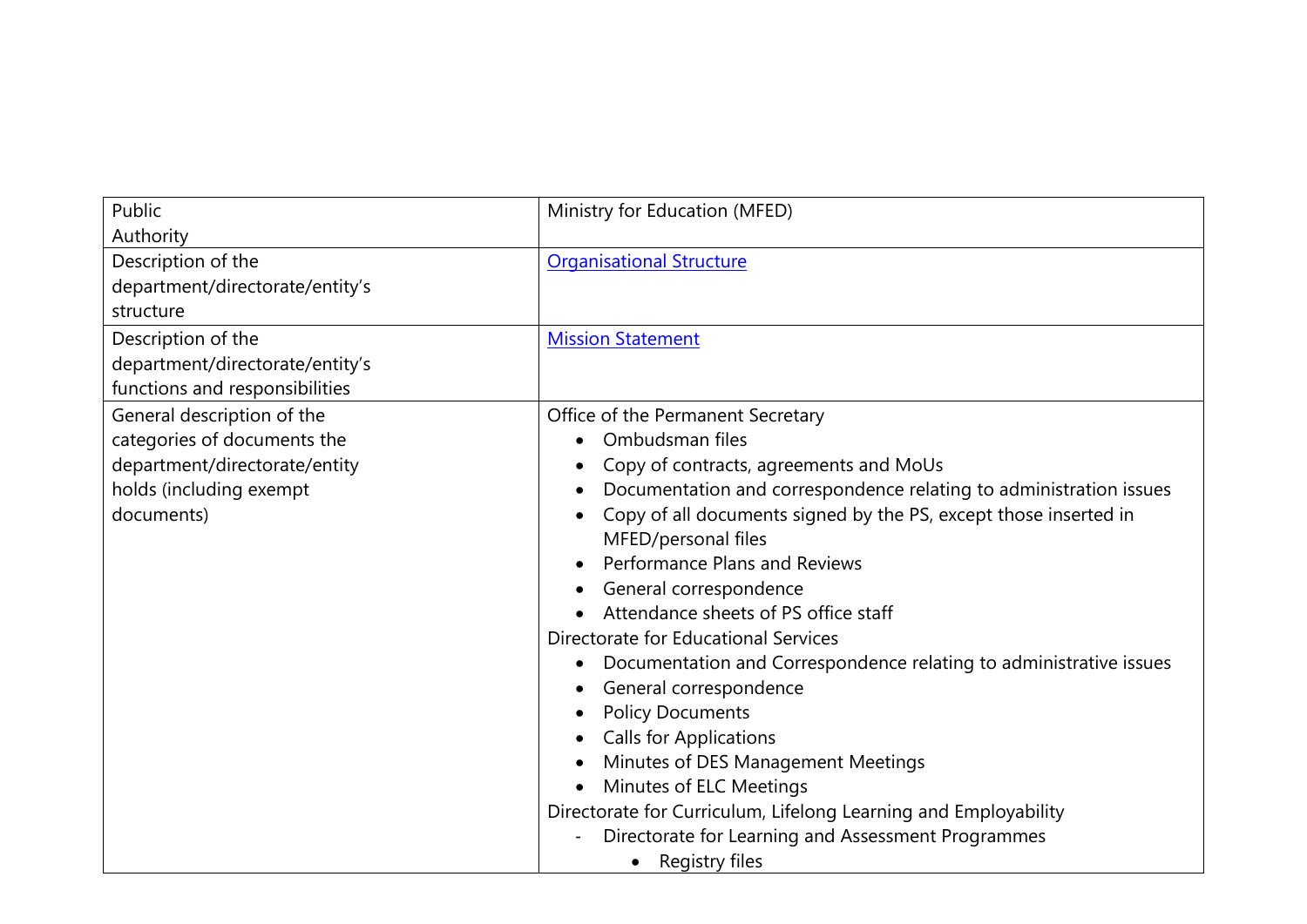| MoUs                                                                      |
|---------------------------------------------------------------------------|
| <b>Contracts for Service</b>                                              |
| Directorate for Research, Lifelong Learning and Employability             |
| Research Documents and policies                                           |
| Staff leave records                                                       |
| <b>Adult Educator Records</b>                                             |
| Lifelong Learning course participant's records                            |
| Lifelong learning Course programmes                                       |
| Department for Strategy and Support                                       |
| <b>Finance Section</b>                                                    |
| Documentation and Correspondence relating to Finance Section<br>$\bullet$ |
| issues                                                                    |
| General Correspondence                                                    |
| Ministry and Department Files                                             |
| Documents related to Boards Committees                                    |
| <b>Bills</b><br>$\bullet$                                                 |
| <b>General Procurement and Finance files</b>                              |
| Contracts documents                                                       |
| Financial records including pay slips, tax and national                   |
| contributions                                                             |
| <b>Invoices and Payments</b>                                              |
| Human Resources Directorate                                               |
| <b>Personal Files</b>                                                     |
| Allowances                                                                |
| <b>Study Leave</b>                                                        |
| Discipline                                                                |
| Progressions, placements, and promotions                                  |
| <b>Calls for Applications</b>                                             |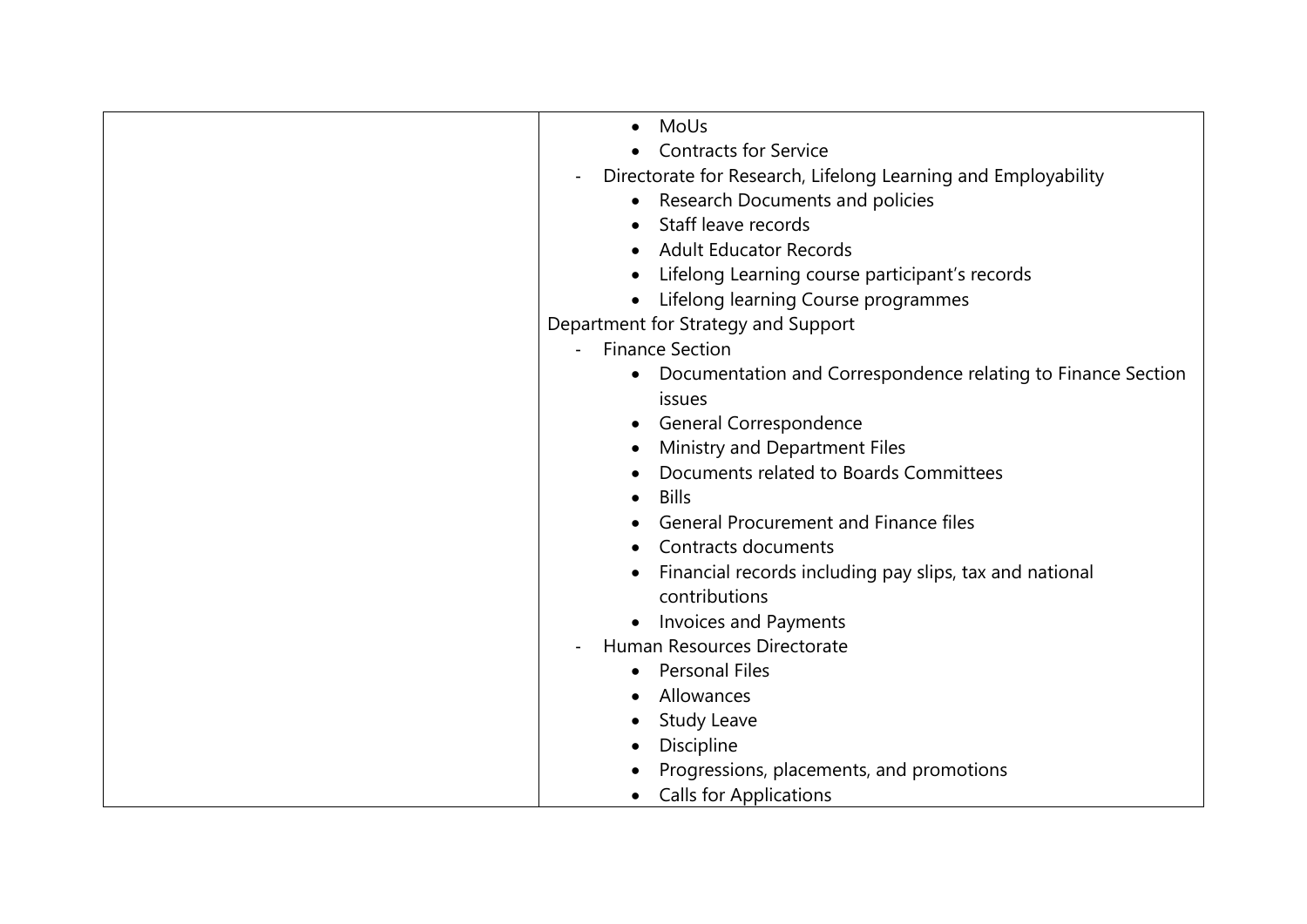| <b>Work-Life Balance</b>                                         |
|------------------------------------------------------------------|
| <b>Standard Operations Procedures (SOPs)</b>                     |
| <b>Personal Records Sheets</b>                                   |
| Vacation Leave and Sick Leave Cards                              |
| Students' Maintenance Grants Unit (SMGU)                         |
| • SMG system                                                     |
| Hard copies applications received from students with some        |
| persons with disabilities, students residing at the Corradino    |
| Correctional Facility, asylum seekers etc                        |
| Monthly SMG Board Grids containing cases referred and            |
| subsequently discussed during the SMGB meetings                  |
| Documentation related with the cases referred for the attention  |
| of the SMG Board                                                 |
| Monthly attendances of students attending at Post-Secondaries    |
| <b>Institutions and Recourse Centers</b>                         |
| Overpayment letters and database                                 |
| <b>Exception from Fees Letters</b>                               |
| Records of failed transactions, therefore, records of grants and |
| stipends payment affected by the issuance of checks              |
| Records of executed grants                                       |
| Parliamentary questions                                          |
| SOPs                                                             |
| Court cases                                                      |
| Logistics & Transport                                            |
| (a) Travel Section                                               |
| <b>Ministry Files</b>                                            |
| Travel Files (Abroad)                                            |
| Travel Files (Gozo)                                              |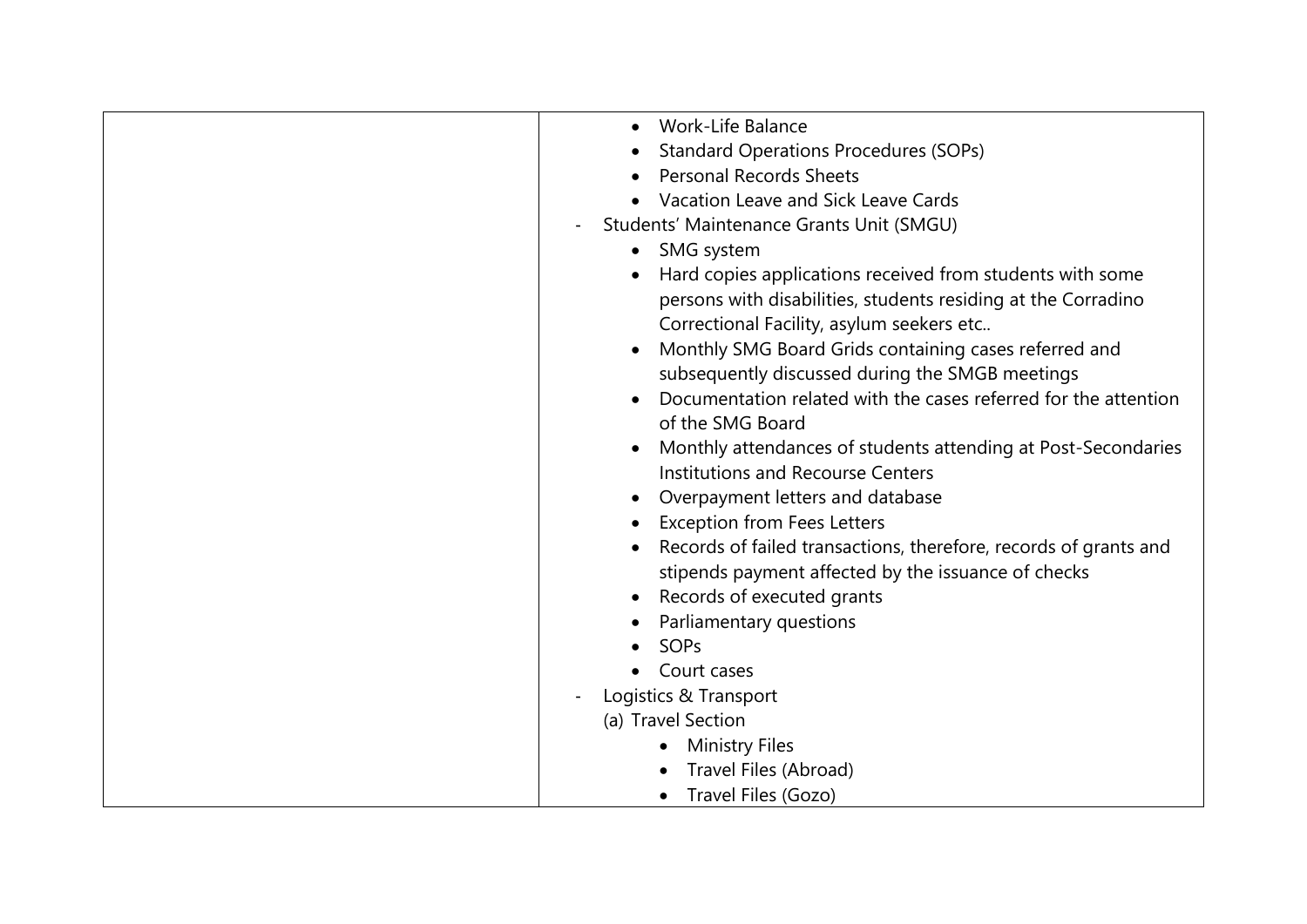| Certification of Staff Attendance sheets                  |
|-----------------------------------------------------------|
| Travel applications                                       |
| Quotations and Requisition Orders in relation with Travel |
| requirements, such as Gozo Travel Tickets and Air Travel  |
| <b>Tickets</b>                                            |
| • Travel Insurance Policy cover (Tender and Contract)     |
| (b) Logistics Section                                     |
| • Agreements between 3rd Parties and Schools for use of   |
| School Facilities.                                        |
| Agreements between SportMalta and MFED re. use of sport   |
| facilities.                                               |
| Files: ERDF 332 – Quality Education for the Society of    |
| Tomorrow (Quest).                                         |
| Files: ERDF 09.044 - INVEST.                              |
| Staff Lists - Maintenance and Cleaners                    |
| Lists of CWSF Workers, ERL Workers and RSSL Workers and   |
| List of Watchmen,                                         |
| <b>Requisition Orders and Quotations</b>                  |
| School infrastructure details                             |
| <b>School Plans</b>                                       |
| Programme of works re school infrastructure               |
| <b>Staff Attendance</b>                                   |
| <b>CCTVs and Lifts in schools</b>                         |
| <b>Transport Schedule</b>                                 |
| Driver's Petrol Allowance                                 |
| <b>ERA applications for Education Drivers</b>             |
| (c) Precincts Section                                     |
| • Programme of works related to the Head Office           |
|                                                           |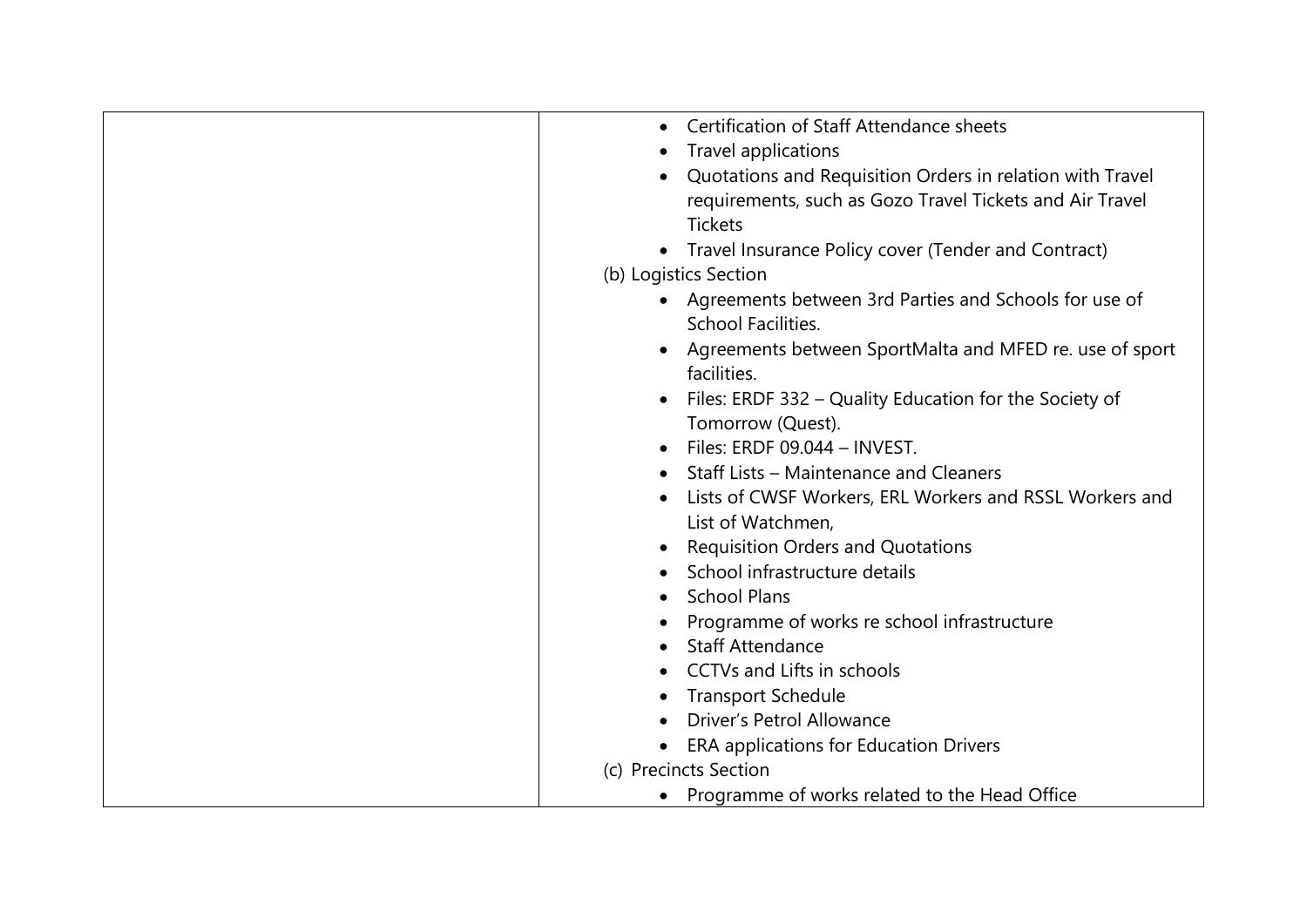| infrastructure.                                                          |
|--------------------------------------------------------------------------|
| Quotations and Requisition Orders in relation to the<br>$\bullet$        |
| purchasing of various items which need to be replaced or as              |
| requested by the Employees/Officers who work within the                  |
| MFED Head Office.                                                        |
| Files opened related to the purchasing of new AC units.                  |
| File opened to service the fire extinguishers.                           |
| File opened for Pest Control exercise.                                   |
| File opened in relation to the lift service/ maintenance                 |
| agreements.                                                              |
| File for the refurbishment of the One Stop Shop (Servizz.gov)            |
| which includes: New fire alarm system, New forced ventilation            |
| system in the boardroom, New AC drain pipes, New intruder                |
| alarm system, CCTV's, signage and an overall facelift of the             |
| area including new office furniture.                                     |
| File regarding the works which are carried out by MFED<br>$\bullet$      |
| technical Staff and for outsourced works which are not                   |
| included within the tender document for the building of a                |
| New Childcare Centre, Wellness Centre and a Cafeteria.                   |
| Attendance Sheets related to Messengers and the Staff of the             |
| Maintenance Section including CWSF workers.                              |
| Payments of Invoices in favour of all the Private Companies<br>$\bullet$ |
| who supply new material and provide their services within the            |
| MFED building.                                                           |
| Certification of Attendance sheets.                                      |
| Plans related to the Reserved Parking Bays which are situated            |
| outside MFED Head Office.                                                |
| (d) School Transport Section                                             |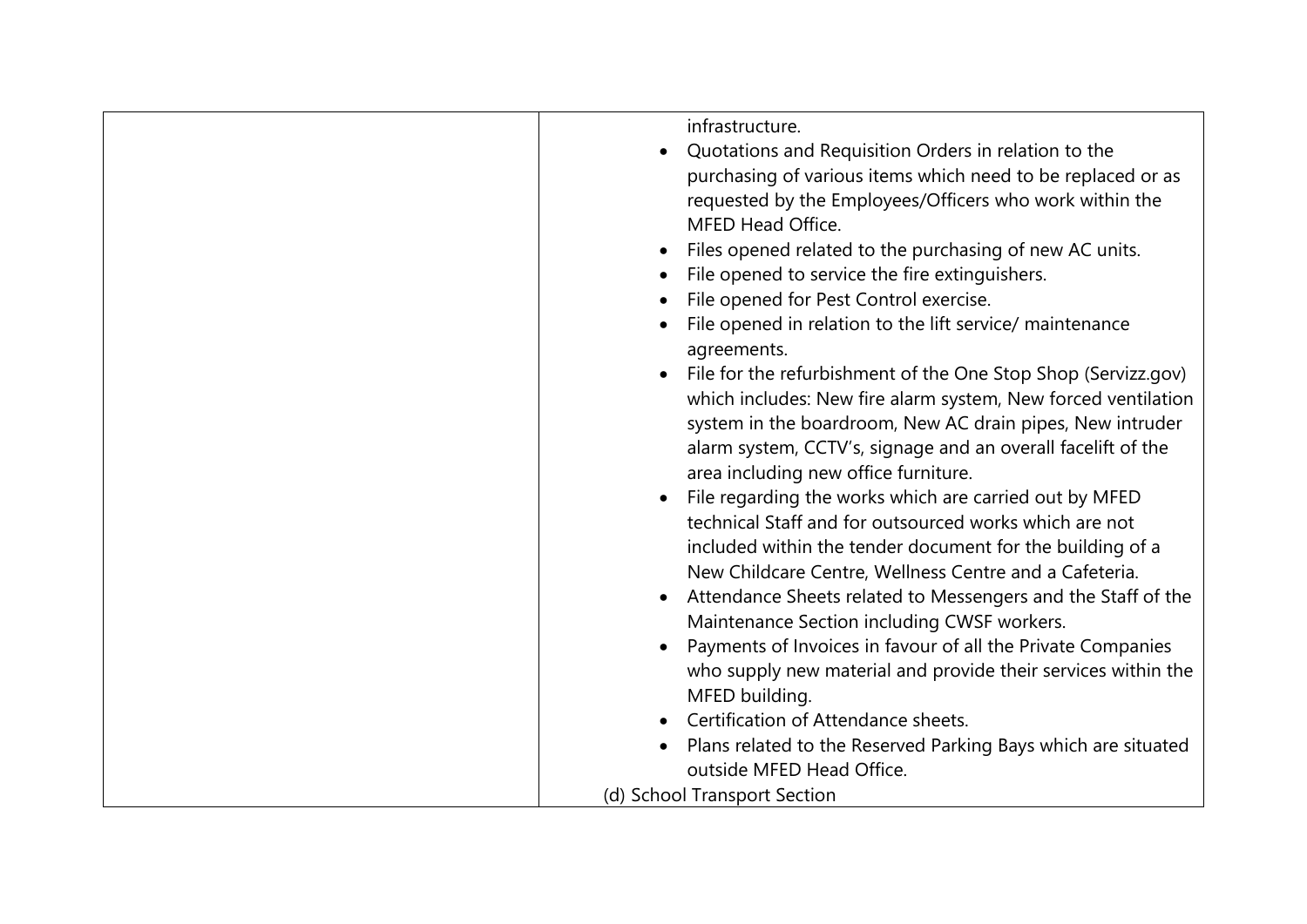| • School Transport Applications of minor students compiled by<br>Parents/ Legal Guardians that contain data re minor,<br>parents/legal guardian, school attending and routes<br>Data re fleet of vehicles used for the provision of school<br>transport services in Malta and Gozo<br>Data re drivers providing services of school transport in Malta<br>and Gozo<br>Contracts signed between MFED Management and Service<br>Providers for the proviso of school transport services<br>Contract management documentation such as but not limited<br>$\bullet$<br>to general correspondence, amendments to contracts,<br>payments and other documentation related to contract<br>management.<br>Files opened related to the operations of free school<br>transport<br>Attendance Sheets related to employees at section<br>$\bullet$ |
|-------------------------------------------------------------------------------------------------------------------------------------------------------------------------------------------------------------------------------------------------------------------------------------------------------------------------------------------------------------------------------------------------------------------------------------------------------------------------------------------------------------------------------------------------------------------------------------------------------------------------------------------------------------------------------------------------------------------------------------------------------------------------------------------------------------------------------------|
| Electronic platform that contains data described above in                                                                                                                                                                                                                                                                                                                                                                                                                                                                                                                                                                                                                                                                                                                                                                           |
| relation to the provision of free state school transport                                                                                                                                                                                                                                                                                                                                                                                                                                                                                                                                                                                                                                                                                                                                                                            |
| (e) Cleaning Section                                                                                                                                                                                                                                                                                                                                                                                                                                                                                                                                                                                                                                                                                                                                                                                                                |
| • State Schools' Cleaning Tender Files, one for each school<br>(including the insertion of Cleaning Staff Attendance Sheets,<br>Invoices, copies of Staff Payslips and receipts of payments)<br>Certification of Staff Attendance sheets re the cleaning staff<br>and watchmen<br>Quotations and Requisition Orders in relation with Cleaning<br>$\bullet$<br>Services within MFED                                                                                                                                                                                                                                                                                                                                                                                                                                                  |
| Tender's File re the Cleaning Services                                                                                                                                                                                                                                                                                                                                                                                                                                                                                                                                                                                                                                                                                                                                                                                              |
| Tender's File re the Cleaning Products                                                                                                                                                                                                                                                                                                                                                                                                                                                                                                                                                                                                                                                                                                                                                                                              |
|                                                                                                                                                                                                                                                                                                                                                                                                                                                                                                                                                                                                                                                                                                                                                                                                                                     |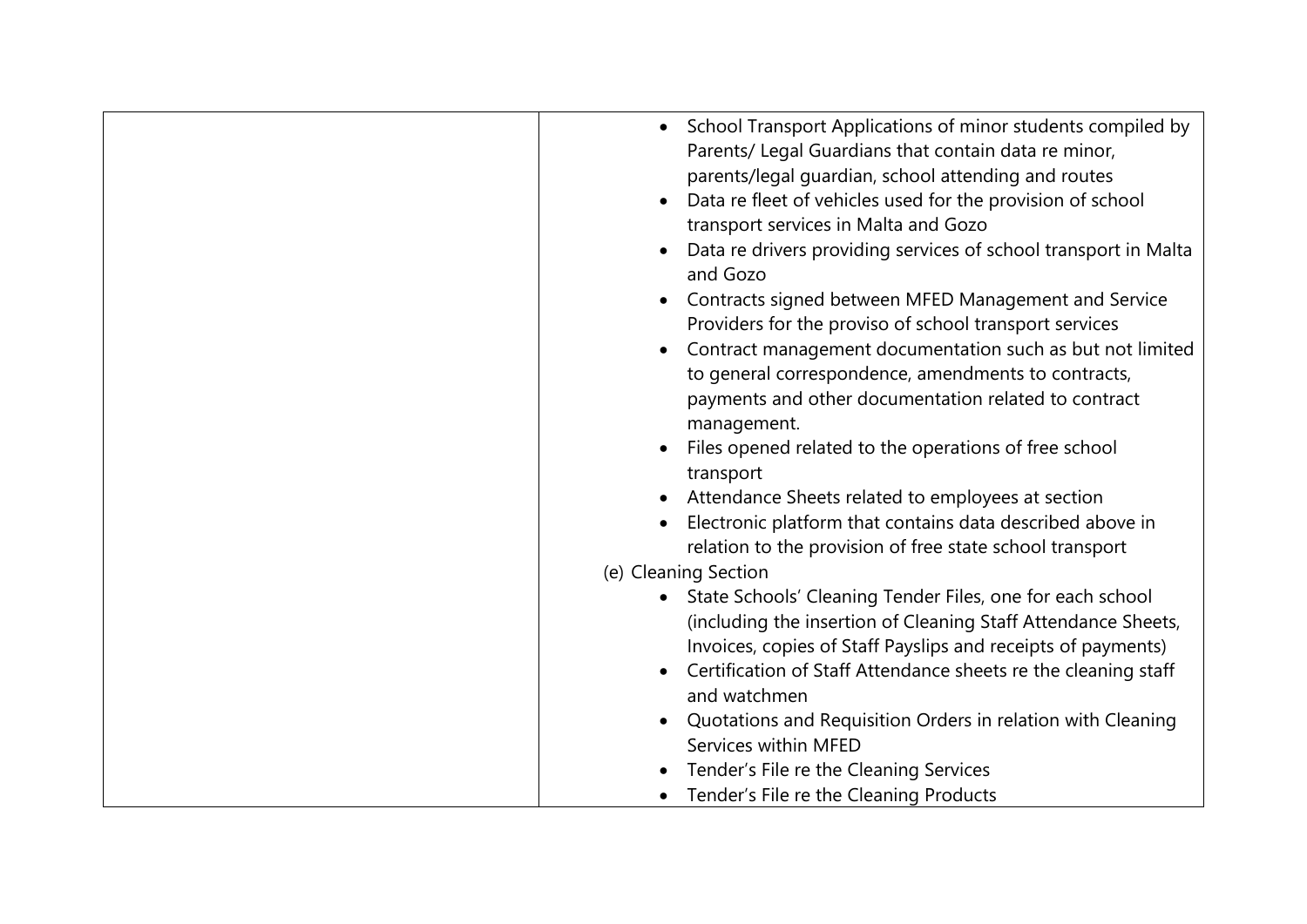| (f) Registry Section                                                         |
|------------------------------------------------------------------------------|
| Managing (IN/OUT) MFED Files                                                 |
| Managing (IN/OUT) Personal Files                                             |
| Certification of Staff Attendance sheets                                     |
| Quotations and Requisition Orders in relation with the                       |
| Records Section requirements, such as Printing items, Storage                |
| equipment, File covers, etc.                                                 |
| (g) Stores Section                                                           |
| Requisitions for stationery and cleaning items                               |
| Requests for textbooks to Primary and Secondary Schools                      |
| Certification of Staff Attendance sheets                                     |
| Reconciliation with the Rented Storage Space Contractor's                    |
| Officials regarding the stationery and cleaning items                        |
| Quotations and Requisition Orders in relation with stores                    |
| items                                                                        |
| (h) Transport Section                                                        |
| Fleet Management Portal.                                                     |
| $\bullet$                                                                    |
| Quotations and Requisition Orders in relation to the leasing<br>of vehicles. |
|                                                                              |
| Files opened related to the purchased/transferred vehicles                   |
| (MFED owned).                                                                |
| Tender document re vehicle mechanical repairs.                               |
| Tender document re vehicle electrical repairs.                               |
| Tender document re vehicle body works.                                       |
| Contracts related to the leasing of vehicles.                                |
| Files regarding collisions (one for each respective collision).              |
| Issuing of Fuel requisitions.                                                |
| Payments of Invoices in favour of Fuel Suppliers.                            |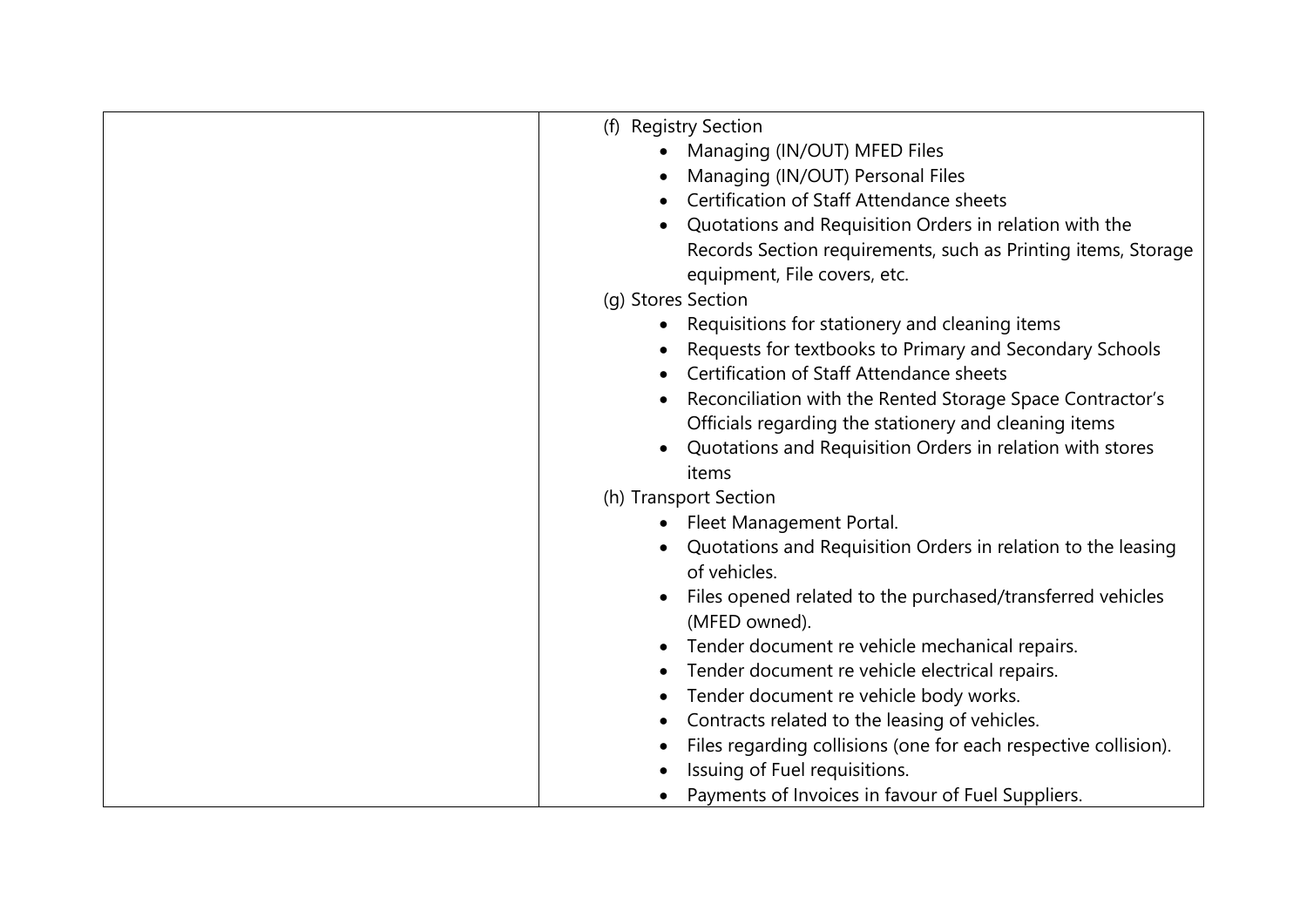| Payments of Invoices in favour of the Rental Companies.                                                                                                                                                                                                                                                                                                                                                                                                                                                                                                                                                                                                                                                                                                                                                         |
|-----------------------------------------------------------------------------------------------------------------------------------------------------------------------------------------------------------------------------------------------------------------------------------------------------------------------------------------------------------------------------------------------------------------------------------------------------------------------------------------------------------------------------------------------------------------------------------------------------------------------------------------------------------------------------------------------------------------------------------------------------------------------------------------------------------------|
| Parliamentary Questions raised for information regarding                                                                                                                                                                                                                                                                                                                                                                                                                                                                                                                                                                                                                                                                                                                                                        |
| MFED and Leased Vehicles.                                                                                                                                                                                                                                                                                                                                                                                                                                                                                                                                                                                                                                                                                                                                                                                       |
| Vehicle Logbooks.<br>$\bullet$                                                                                                                                                                                                                                                                                                                                                                                                                                                                                                                                                                                                                                                                                                                                                                                  |
| Renewal of road license disks.                                                                                                                                                                                                                                                                                                                                                                                                                                                                                                                                                                                                                                                                                                                                                                                  |
| Diary to schedule all the Transport requests.                                                                                                                                                                                                                                                                                                                                                                                                                                                                                                                                                                                                                                                                                                                                                                   |
| Certification of Attendance sheets.                                                                                                                                                                                                                                                                                                                                                                                                                                                                                                                                                                                                                                                                                                                                                                             |
| Drivers' logbooks to record the performed journeys.                                                                                                                                                                                                                                                                                                                                                                                                                                                                                                                                                                                                                                                                                                                                                             |
| Towing services membership.                                                                                                                                                                                                                                                                                                                                                                                                                                                                                                                                                                                                                                                                                                                                                                                     |
|                                                                                                                                                                                                                                                                                                                                                                                                                                                                                                                                                                                                                                                                                                                                                                                                                 |
|                                                                                                                                                                                                                                                                                                                                                                                                                                                                                                                                                                                                                                                                                                                                                                                                                 |
|                                                                                                                                                                                                                                                                                                                                                                                                                                                                                                                                                                                                                                                                                                                                                                                                                 |
|                                                                                                                                                                                                                                                                                                                                                                                                                                                                                                                                                                                                                                                                                                                                                                                                                 |
|                                                                                                                                                                                                                                                                                                                                                                                                                                                                                                                                                                                                                                                                                                                                                                                                                 |
| Certification of Staff Attendance sheets                                                                                                                                                                                                                                                                                                                                                                                                                                                                                                                                                                                                                                                                                                                                                                        |
|                                                                                                                                                                                                                                                                                                                                                                                                                                                                                                                                                                                                                                                                                                                                                                                                                 |
|                                                                                                                                                                                                                                                                                                                                                                                                                                                                                                                                                                                                                                                                                                                                                                                                                 |
|                                                                                                                                                                                                                                                                                                                                                                                                                                                                                                                                                                                                                                                                                                                                                                                                                 |
|                                                                                                                                                                                                                                                                                                                                                                                                                                                                                                                                                                                                                                                                                                                                                                                                                 |
|                                                                                                                                                                                                                                                                                                                                                                                                                                                                                                                                                                                                                                                                                                                                                                                                                 |
|                                                                                                                                                                                                                                                                                                                                                                                                                                                                                                                                                                                                                                                                                                                                                                                                                 |
|                                                                                                                                                                                                                                                                                                                                                                                                                                                                                                                                                                                                                                                                                                                                                                                                                 |
|                                                                                                                                                                                                                                                                                                                                                                                                                                                                                                                                                                                                                                                                                                                                                                                                                 |
|                                                                                                                                                                                                                                                                                                                                                                                                                                                                                                                                                                                                                                                                                                                                                                                                                 |
|                                                                                                                                                                                                                                                                                                                                                                                                                                                                                                                                                                                                                                                                                                                                                                                                                 |
|                                                                                                                                                                                                                                                                                                                                                                                                                                                                                                                                                                                                                                                                                                                                                                                                                 |
|                                                                                                                                                                                                                                                                                                                                                                                                                                                                                                                                                                                                                                                                                                                                                                                                                 |
|                                                                                                                                                                                                                                                                                                                                                                                                                                                                                                                                                                                                                                                                                                                                                                                                                 |
| Vehicle Road Worthiness Test (VRT).<br><b>Inventory Section</b><br>(i)<br><b>Ministry Files</b><br>Inventory Files (Written-Off Forms)<br>Inventory Files (Reports re Stolen Equipment / Items)<br>Quotations and Requisition Orders in relation with Inventory<br>requirements, such as Inventory Stickers, Printing items, etc.<br>Information Management Unit<br>Web Forms<br>Networking documentation<br>ICT Procurement (Hardware and Software)<br>IT Assets (both CORP and Schools)<br>Access Rights, new workstation deployments<br>User Manuals, Guides related to specific IT Systems or processes<br><b>Examinations Department</b><br>Examination registers and results (Local Public Examinations and foreign<br>examination boards results).<br>Minutes of the Board of Local Public Examinations. |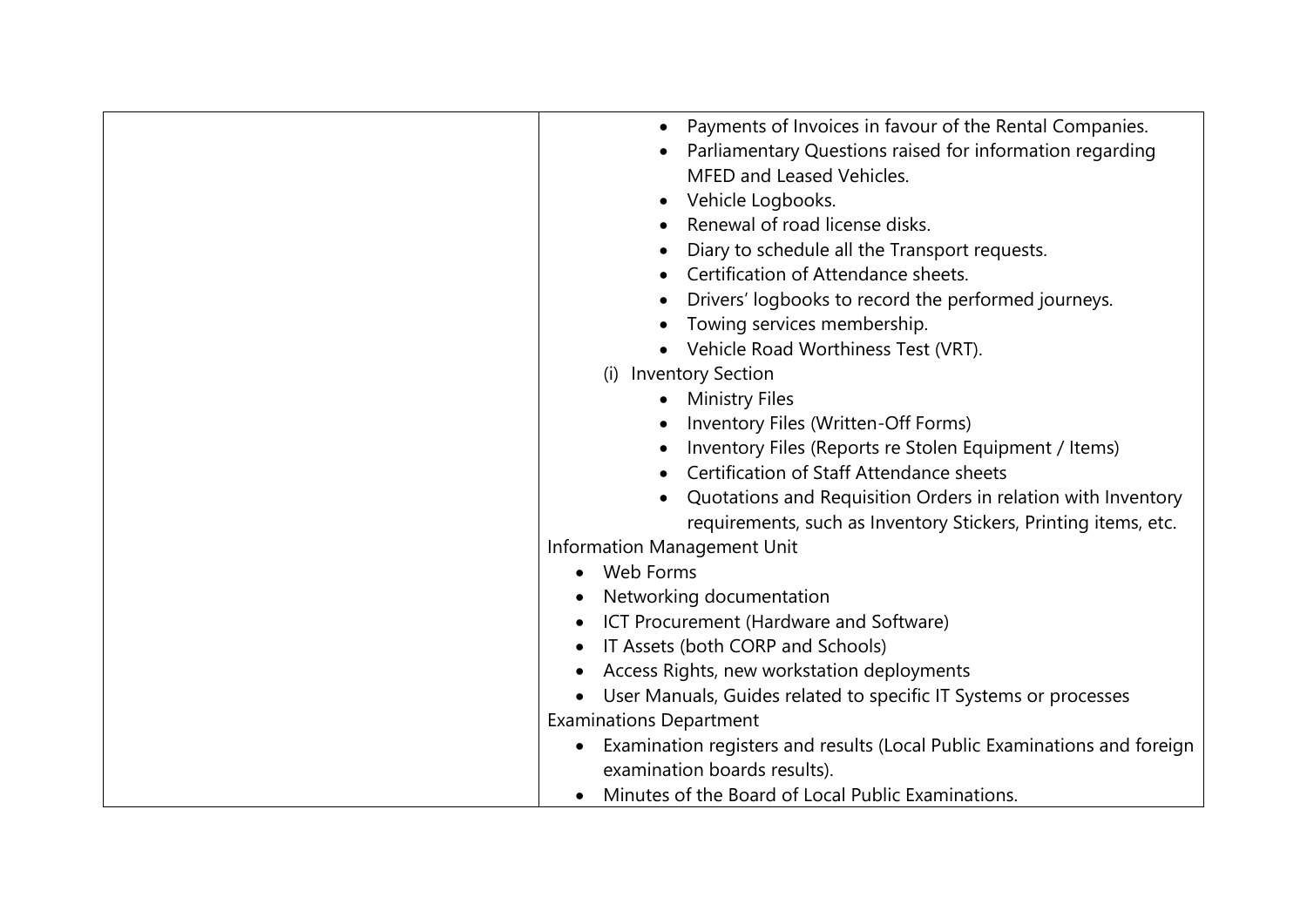| Other administrative and financial documents (including application<br>forms) are kept by the Department according to GDPR and National<br>Archives legislations.<br>Directorate for Quality and Standards in Education<br>Correspondence linked to generic emails (QAD and DQSE email<br>addresses)<br>Correspondence related to complaints and follow ups.<br>Circulars issued by the DQSE and the QAD<br>PQs with replies<br>Requisition forms for Stores (Stationary and cleaning Products<br>Invoices sent from rental photocopiers suppliers<br>Copies of requisition forms for Gozo Tickets issued from Travel Section<br>- used by Education Officers and Senior Staff<br>School files related with 15.25 % School Grant Applications - Assistance<br>to Church and Independent Schools related to Capital Expenditure in<br>the Implementation of Educational Reforms for All Children to Succeed<br>External Review Reports: Chidcare Centres<br>External Review Reports Schools (3-16 – State and non-state schools)<br><b>Application for Summer Schools</b><br>Applications for new Childcare Centre Registrations<br>Application for New school Licences<br>Documents related to Planning Authority consultations.<br>Reports for site visits in relation to applications and compliance visits<br>Directorate for International Relations and Programme Implementation<br>Policy documents and related working documents on themes that fall<br>$\bullet$<br>within the portfolio of the Ministry for Education<br>Briefing Notes and speaking notes for use by Government Officials |
|-----------------------------------------------------------------------------------------------------------------------------------------------------------------------------------------------------------------------------------------------------------------------------------------------------------------------------------------------------------------------------------------------------------------------------------------------------------------------------------------------------------------------------------------------------------------------------------------------------------------------------------------------------------------------------------------------------------------------------------------------------------------------------------------------------------------------------------------------------------------------------------------------------------------------------------------------------------------------------------------------------------------------------------------------------------------------------------------------------------------------------------------------------------------------------------------------------------------------------------------------------------------------------------------------------------------------------------------------------------------------------------------------------------------------------------------------------------------------------------------------------------------------------------------------------------------------------------------------------|
| Explanatory Memoranda, Briefing Notes and Background Notes for the                                                                                                                                                                                                                                                                                                                                                                                                                                                                                                                                                                                                                                                                                                                                                                                                                                                                                                                                                                                                                                                                                                                                                                                                                                                                                                                                                                                                                                                                                                                                  |
|                                                                                                                                                                                                                                                                                                                                                                                                                                                                                                                                                                                                                                                                                                                                                                                                                                                                                                                                                                                                                                                                                                                                                                                                                                                                                                                                                                                                                                                                                                                                                                                                     |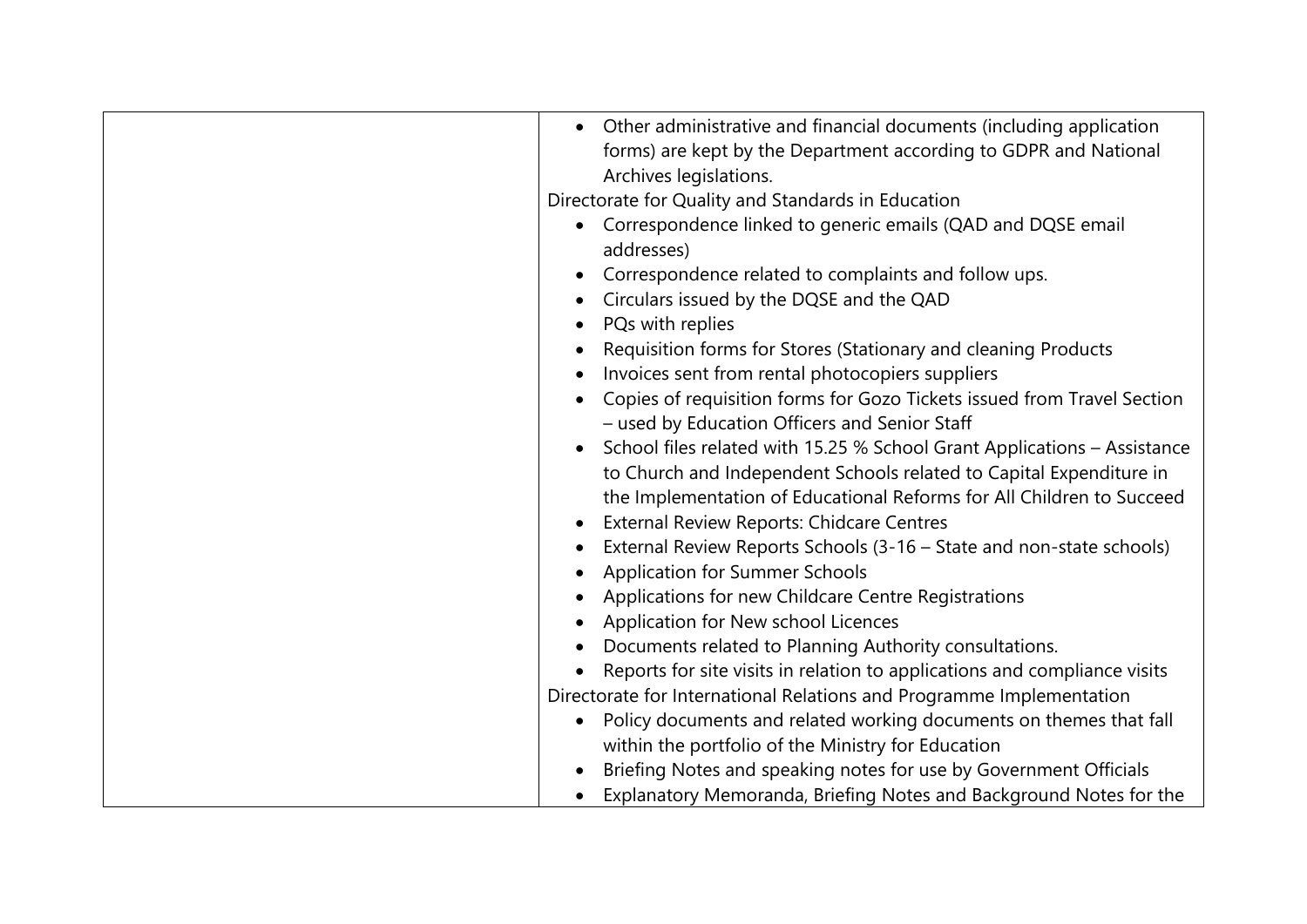| Minister and Instruction - Notes for the Permanent Representative of<br>Malta to the EU and other Maltese representatives attending European<br>and other international fora<br>Documents issued by the EU institutions and other international fora<br>Reports detailing discussions and negotiations within EU fora<br><b>Standard Operating procedures</b><br>Bilateral Agreements / MOUs with third countries related to Education<br>In accordance with Manual of Procedures for Projects' Implementation<br>2014-2020, Retention of Documents for 2014-2020 Programming<br>Period, individual files are kept of ERDF and ESF projects, containing<br>documentation related to the project's life cycle.<br>Procurement files related to the INVEST project containing documents<br>which were required during the procurement cycle of the contracts.<br>Scholarships Unit<br>• Regulations and Applications for the Scholarship Schemes |
|------------------------------------------------------------------------------------------------------------------------------------------------------------------------------------------------------------------------------------------------------------------------------------------------------------------------------------------------------------------------------------------------------------------------------------------------------------------------------------------------------------------------------------------------------------------------------------------------------------------------------------------------------------------------------------------------------------------------------------------------------------------------------------------------------------------------------------------------------------------------------------------------------------------------------------------------|
| Council for the Teaching Profession<br>Applications for permanent, temporary and renewed warrants and<br>$\bullet$<br>relative documentation, including proof of qualifications, performance<br>reports, references and complete criminal records of all applicants<br>Teacher's register, including copies of warrants and relative digital block<br>chain certification<br>Structure and composition of the Council.<br>Information about the Council and its members.<br>Generic queries and correspondence<br>University of Malta                                                                                                                                                                                                                                                                                                                                                                                                          |
| Personal files of employees<br>Disciplinary files<br>Files related to procurement (Tender/Quotations/ Account)                                                                                                                                                                                                                                                                                                                                                                                                                                                                                                                                                                                                                                                                                                                                                                                                                                 |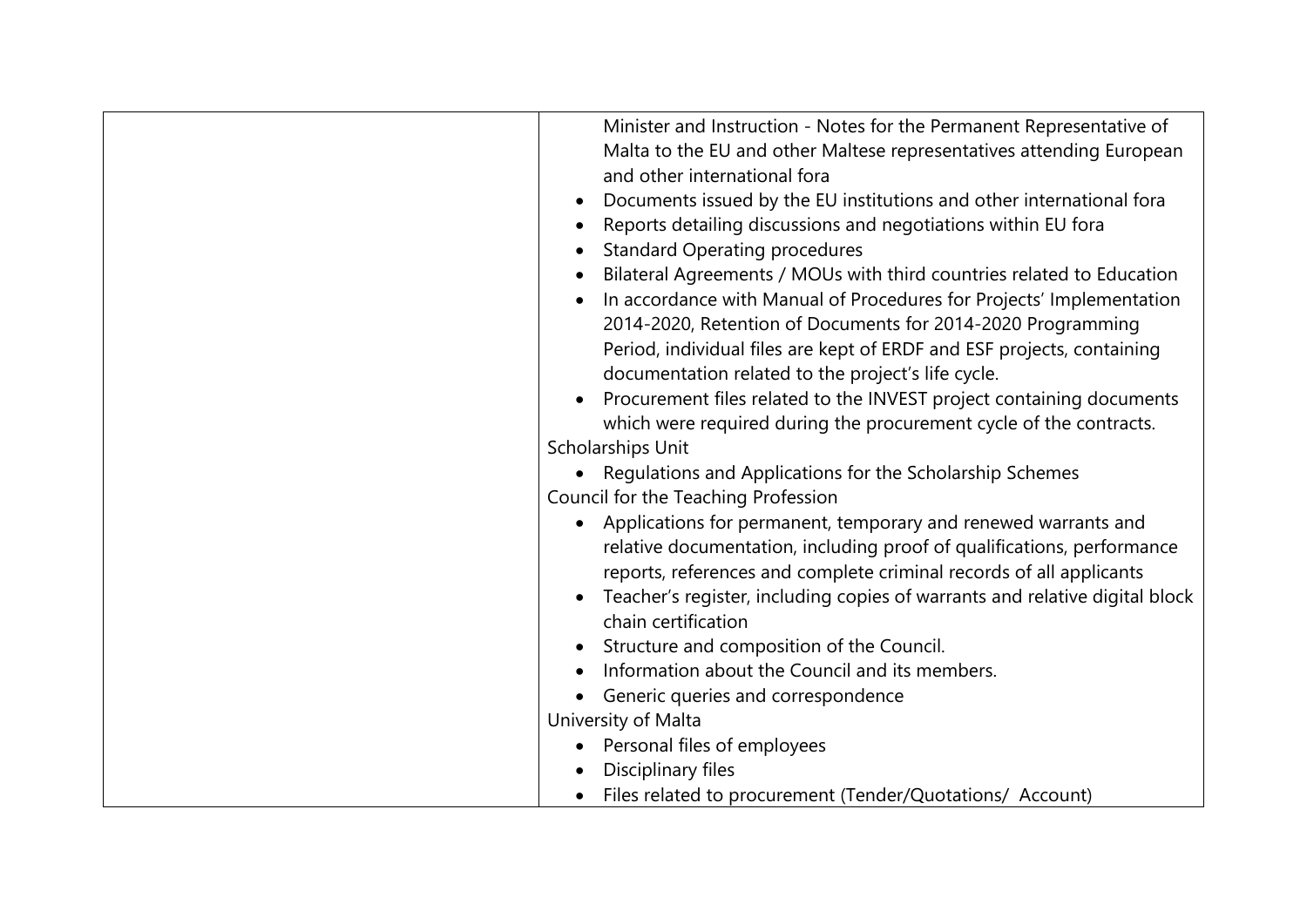| Policy documents                                                          |
|---------------------------------------------------------------------------|
|                                                                           |
| Files relating to research of students and lecturers                      |
| Files relating to publications                                            |
| Files relating to procedures within university                            |
| Files relating to students                                                |
| Travel/Conferences                                                        |
| Examination papers & Results                                              |
| <b>Minutes of Meetings</b>                                                |
| Internal & External Memos                                                 |
| <b>Collective Agreements</b>                                              |
| Documents Pertaining to Litigation                                        |
| Agreements with third Parties                                             |
| Documents pertaining to Data Protection                                   |
| Malta College for Arts, Science and Technology (MCAST)                    |
| Policy and strategy documents, reports, and related working documents     |
| on themes relating to the College                                         |
| National and International Agreements (Memoranda of Understanding)        |
| and related exchange of information documents                             |
| Student records at Office of the Registrar and/or at Institute level      |
| including applications, attendance records, assessment and examination    |
| results, stipends records and transcripts                                 |
| Reports as submitted by the various departments such as the annual        |
| reports.                                                                  |
| Financial documents as well as audited financial statements.              |
|                                                                           |
| Policy and procedures related to quality assurance in the various areas - |
| academic, administrative, MG2i as well as the student handbook.           |
| Documents pertaining to course provision such as the prospectus,          |
| learning outcomes for each course etc.                                    |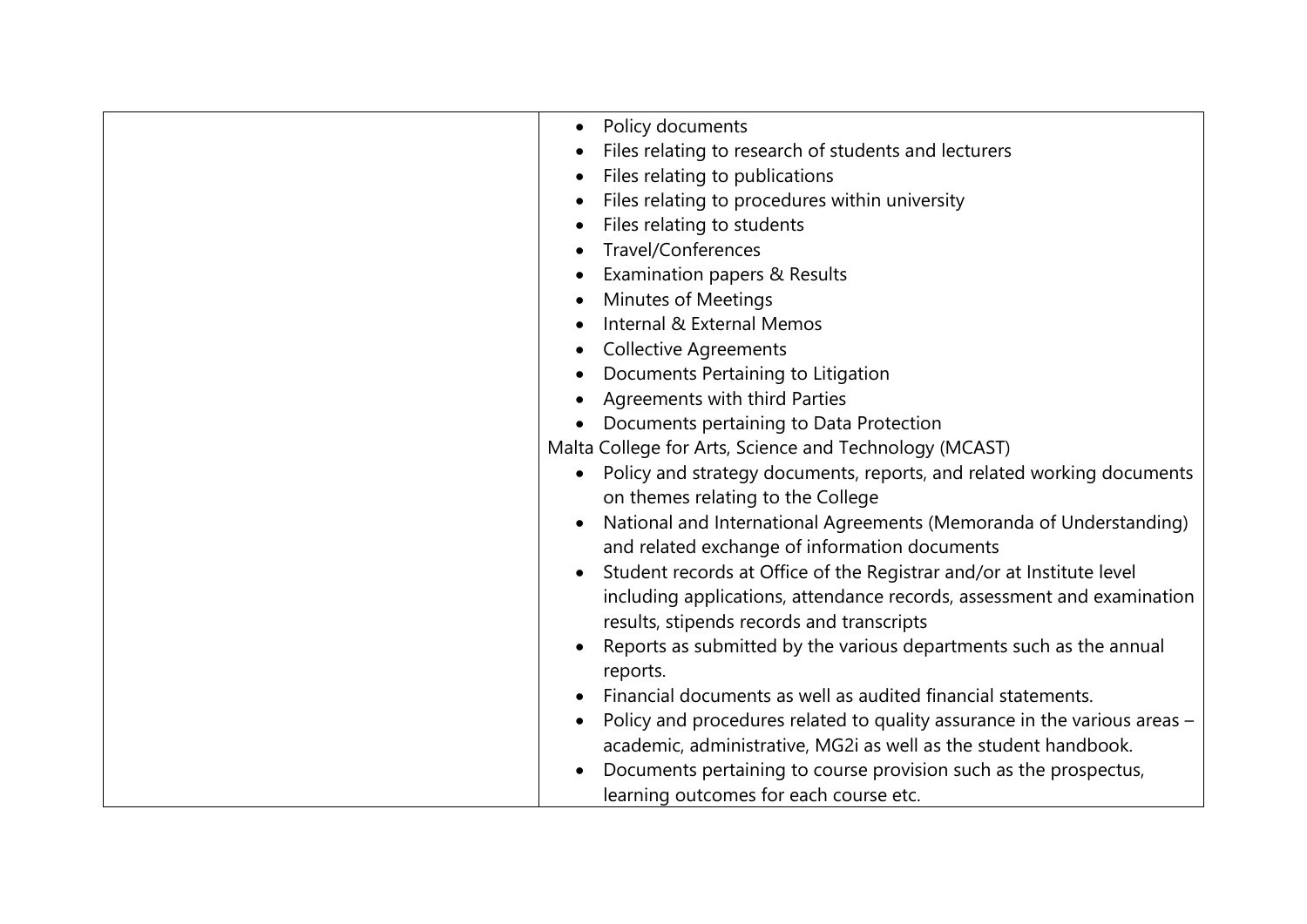| Applications pertaining to Human Resource management, such as<br>applications for external and internal calls for applications.<br>Customer care queries received by email on generic addresses<br>Outsourcing agreements entered by MCAST with third-parties<br>Documents filed in accordance with the Companies Act<br>Dossiers related to procurement<br>Personal files of all employees<br>Circulars send to all staff and students<br>Publications and communication material published by the College.<br>Foundation for Tomorrow's Schools (FTS)<br><b>HR</b><br>Financial<br>Administrative<br>Foundation for Educational Services (FES)<br>• Accounting policies<br>Information related to payments and negative balances related to Klabb<br>3-16 and Skolasajf<br>Information related to refunds related to Klabb 3-16 and Skolasajf<br>Files related to employees information<br>Information on portal related to recruitment<br>Information on portal related to application for Klabb 3-16 and<br>Skolasajf<br>Information related to waiting lists, rosters and timetables in Childcare<br>Information related to payments and negative balances related to Klabb<br>3-16 and Skolasajf<br>Files related to procurement<br>Files related to other administrative aspects |
|-----------------------------------------------------------------------------------------------------------------------------------------------------------------------------------------------------------------------------------------------------------------------------------------------------------------------------------------------------------------------------------------------------------------------------------------------------------------------------------------------------------------------------------------------------------------------------------------------------------------------------------------------------------------------------------------------------------------------------------------------------------------------------------------------------------------------------------------------------------------------------------------------------------------------------------------------------------------------------------------------------------------------------------------------------------------------------------------------------------------------------------------------------------------------------------------------------------------------------------------------------------------------------------------|
| Institute for Education (IFE)                                                                                                                                                                                                                                                                                                                                                                                                                                                                                                                                                                                                                                                                                                                                                                                                                                                                                                                                                                                                                                                                                                                                                                                                                                                           |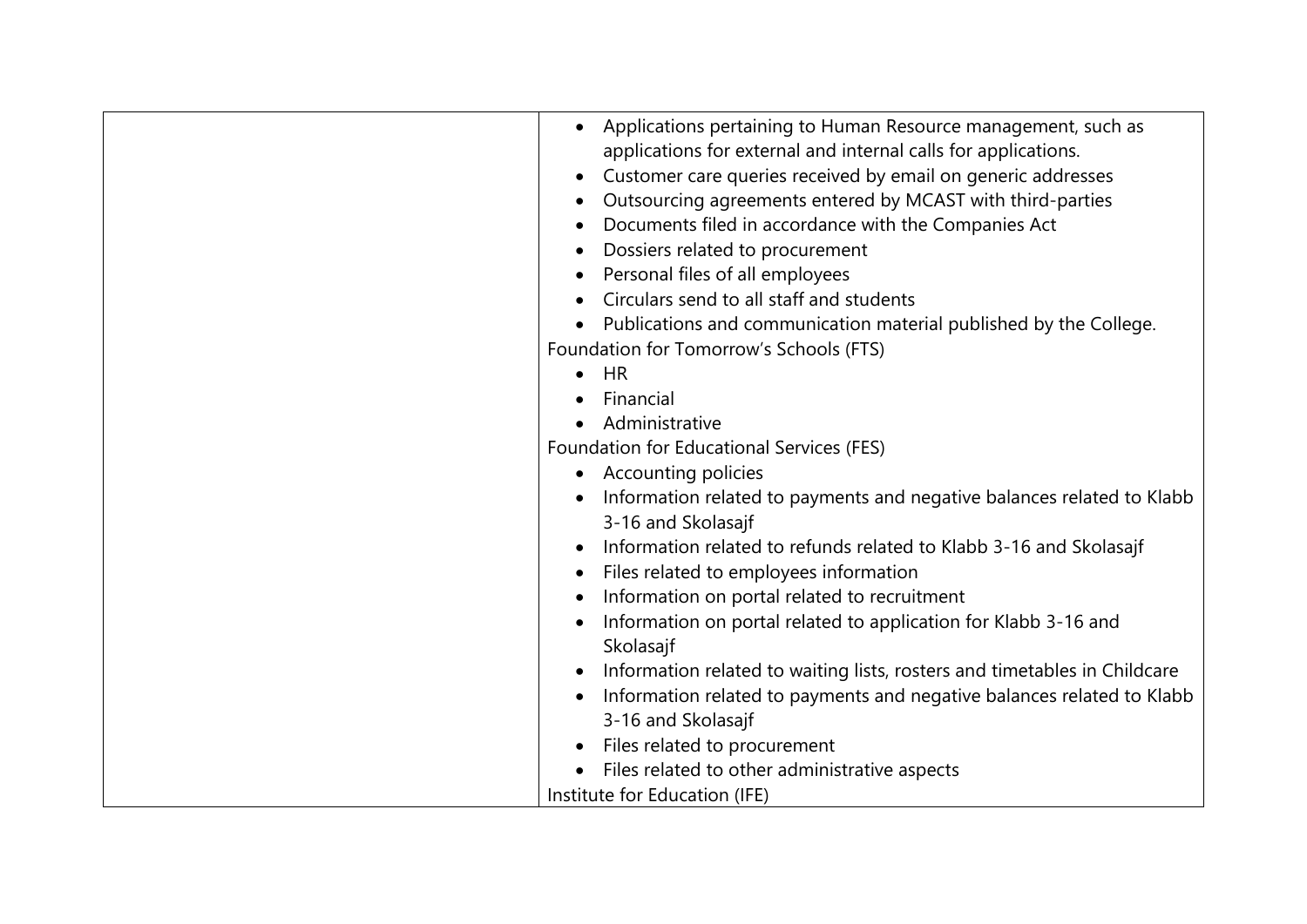| The different categories and the list of documents that fall within this<br>category are listed in the Records Retention Schedule Annex 1<br>National Literacy Agency (NLA)<br>General correspondence |
|-------------------------------------------------------------------------------------------------------------------------------------------------------------------------------------------------------|
| Parliamentary questions and replies thereto                                                                                                                                                           |
| General procurement files                                                                                                                                                                             |
| General administration files                                                                                                                                                                          |
| Financial records                                                                                                                                                                                     |
| Recruitment files                                                                                                                                                                                     |
| Employees' personal files                                                                                                                                                                             |
| NLA Board meetings minutes                                                                                                                                                                            |
| NLA Senior Management meetings minutes                                                                                                                                                                |
| <b>NLA</b> circulars                                                                                                                                                                                  |
| NLA services application forms                                                                                                                                                                        |
| Data protection consent forms                                                                                                                                                                         |
| Contact lists of stakeholders                                                                                                                                                                         |
| Databases of service users contact details                                                                                                                                                            |
| Databases of services rendered                                                                                                                                                                        |
| Statistics of services rendered                                                                                                                                                                       |
| Record of services offered online (including videos and photos)                                                                                                                                       |
| Record of assessments and other research carried out by NLA                                                                                                                                           |
| Contracts and memoranda of understanding undertaken by NLA                                                                                                                                            |
| English Language Teaching (ELT) Council                                                                                                                                                               |
| Legal Notice                                                                                                                                                                                          |
| Files related to Licensed ELT Schools                                                                                                                                                                 |
| Files related to procurement, general correspondence with other                                                                                                                                       |
| entities/organizations (both public and private) and policies.                                                                                                                                        |
| Applications related to English Language Teaching (ELT) Permits, SEPTT                                                                                                                                |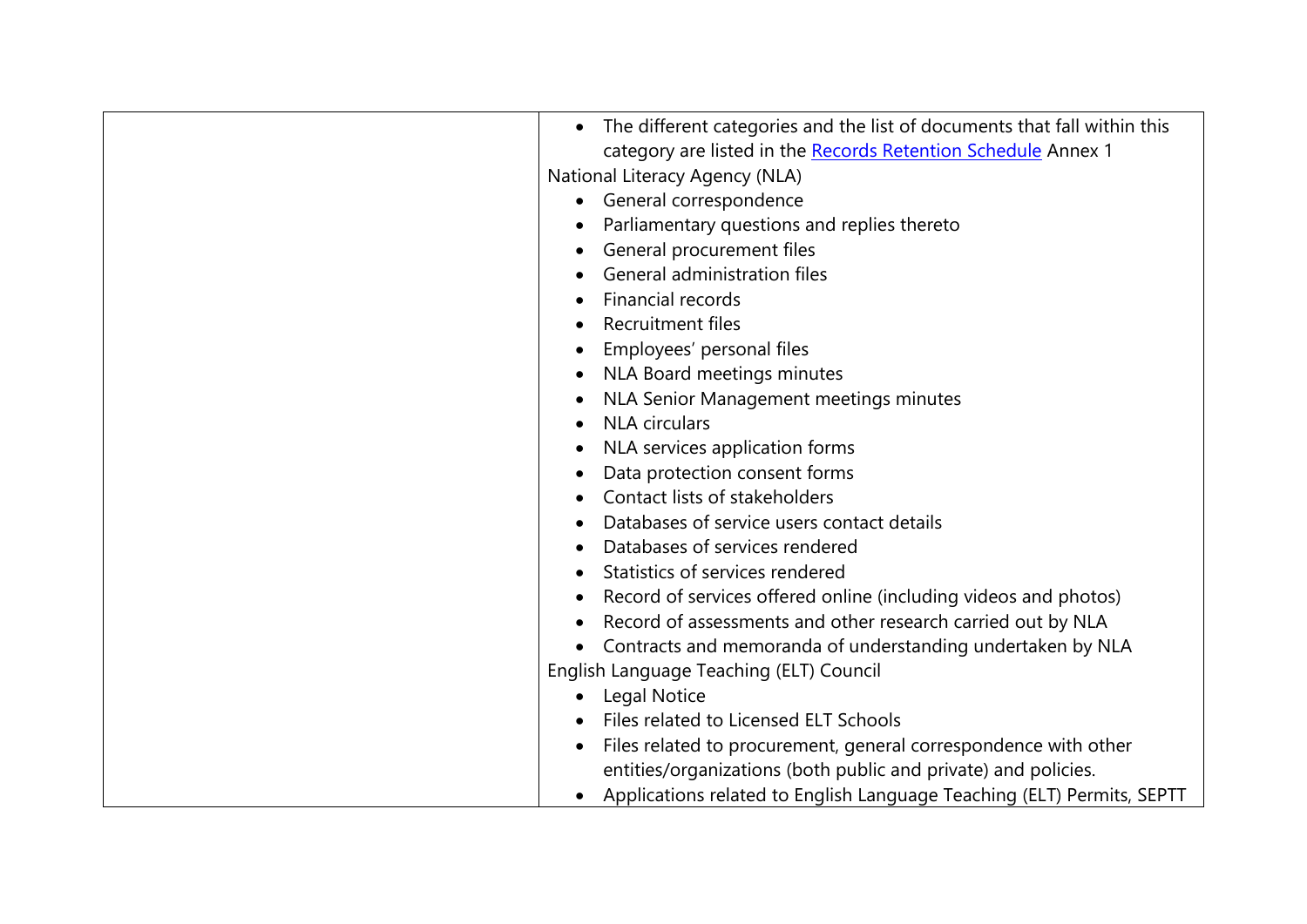| exams, TEFL Cert Courses, Teacher Trainers, Distance Learning Provider   |
|--------------------------------------------------------------------------|
| Licences, Home Tuition Provider Licences, ELT School Licences and        |
| Annexe Licences.                                                         |
| <b>National Book Council</b>                                             |
| General Correspondence<br>$\bullet$                                      |
| <b>Parliamentary Questions</b>                                           |
| <b>General Procurement Files</b>                                         |
| <b>Recruitment Files</b>                                                 |
| <b>General Administration Files</b>                                      |
| <b>Press Releases</b>                                                    |
| <b>HR Files</b>                                                          |
| <b>Board Minutes</b>                                                     |
| Applications                                                             |
| <b>Personal Files</b>                                                    |
| <b>Public Lending Rights</b>                                             |
| Malta Book Festival                                                      |
| Malta Book Fund                                                          |
| <b>National Book Awards</b>                                              |
| Film Adaptation Fund                                                     |
| <b>Accountancy books</b>                                                 |
| <b>Education Malta</b>                                                   |
| Yearly report on the operations of Education Malta Foundation            |
| Business Plan and estimated of Expenditure (published yearly together    |
| with the Report of Operations)                                           |
| Certificate of Income Tax Exemption in terms of the Article 12(2) of the |
| Income Tax Act (Cap.123) of the Laws of Malta                            |
| Malta Further and Higher Education Authority (MFHEA)                     |
| Malta Qualifications Recognition Information Centre                      |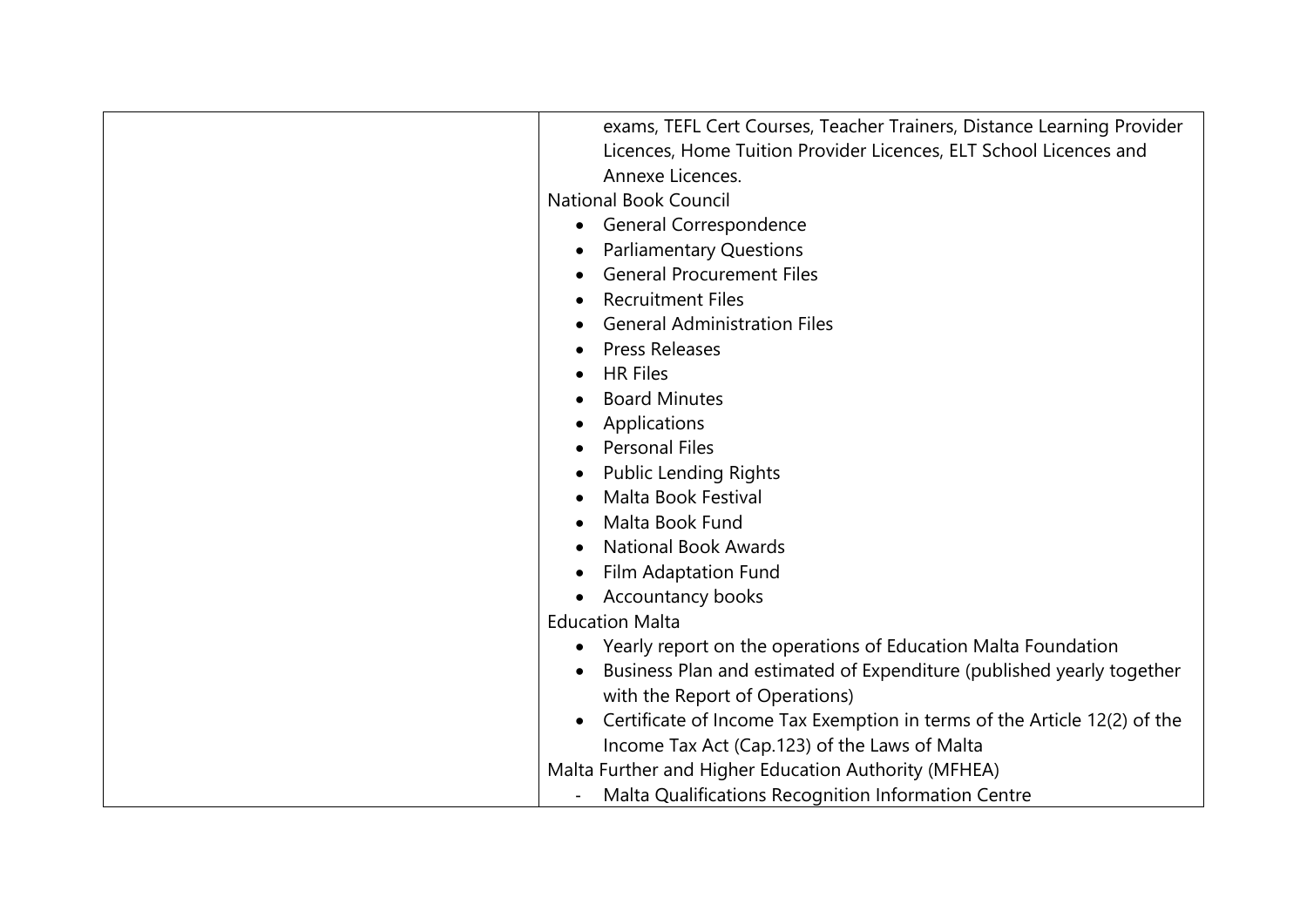| Leaflet - Apply Online<br>$\bullet$<br>Leaflet – Recognition of a qualification<br><b>MQRIC Official Notices</b><br>o MQRIC information page web portal<br>MQRIC online application web portal<br>$\circ$<br>2016 Referencing Report<br>$\circ$<br>Mutual Recognition of Professions<br>$\blacksquare$<br><b>Guidelines for Competent Authorities</b><br>$\bullet$<br>• List of regulated professions and competent authorities<br>Provider Licensing and Programme Accreditation<br>$\blacksquare$<br><b>Communications for Providers</b><br>$\bullet$ |  |
|---------------------------------------------------------------------------------------------------------------------------------------------------------------------------------------------------------------------------------------------------------------------------------------------------------------------------------------------------------------------------------------------------------------------------------------------------------------------------------------------------------------------------------------------------------|--|
|                                                                                                                                                                                                                                                                                                                                                                                                                                                                                                                                                         |  |
|                                                                                                                                                                                                                                                                                                                                                                                                                                                                                                                                                         |  |
|                                                                                                                                                                                                                                                                                                                                                                                                                                                                                                                                                         |  |
|                                                                                                                                                                                                                                                                                                                                                                                                                                                                                                                                                         |  |
|                                                                                                                                                                                                                                                                                                                                                                                                                                                                                                                                                         |  |
|                                                                                                                                                                                                                                                                                                                                                                                                                                                                                                                                                         |  |
|                                                                                                                                                                                                                                                                                                                                                                                                                                                                                                                                                         |  |
|                                                                                                                                                                                                                                                                                                                                                                                                                                                                                                                                                         |  |
|                                                                                                                                                                                                                                                                                                                                                                                                                                                                                                                                                         |  |
|                                                                                                                                                                                                                                                                                                                                                                                                                                                                                                                                                         |  |
|                                                                                                                                                                                                                                                                                                                                                                                                                                                                                                                                                         |  |
| Fee Structure for Accreditation and Licensing of Providers and                                                                                                                                                                                                                                                                                                                                                                                                                                                                                          |  |
| Programmes                                                                                                                                                                                                                                                                                                                                                                                                                                                                                                                                              |  |
| List of Licensed Providers and Accredited Programmes                                                                                                                                                                                                                                                                                                                                                                                                                                                                                                    |  |
| Accreditation of Educational Institutions, Programmes and                                                                                                                                                                                                                                                                                                                                                                                                                                                                                               |  |
| Courses                                                                                                                                                                                                                                                                                                                                                                                                                                                                                                                                                 |  |
| • ECVET Conversion Manual                                                                                                                                                                                                                                                                                                                                                                                                                                                                                                                               |  |
| <b>Quality Assurance</b>                                                                                                                                                                                                                                                                                                                                                                                                                                                                                                                                |  |
| • The National Quality Assurance Framework for Further and                                                                                                                                                                                                                                                                                                                                                                                                                                                                                              |  |
| Higher Education (General Public)                                                                                                                                                                                                                                                                                                                                                                                                                                                                                                                       |  |
| Internal and External Quality Assurance in Further and Higher                                                                                                                                                                                                                                                                                                                                                                                                                                                                                           |  |
| Education                                                                                                                                                                                                                                                                                                                                                                                                                                                                                                                                               |  |
| National Quality Assurance Framework for Further and Higher                                                                                                                                                                                                                                                                                                                                                                                                                                                                                             |  |
| Education                                                                                                                                                                                                                                                                                                                                                                                                                                                                                                                                               |  |
| External Quality Assurance - Provider Audit Manual of                                                                                                                                                                                                                                                                                                                                                                                                                                                                                                   |  |
| Procedures                                                                                                                                                                                                                                                                                                                                                                                                                                                                                                                                              |  |
| Implementation of Quality Assurance in Vocational Education                                                                                                                                                                                                                                                                                                                                                                                                                                                                                             |  |
| and Training (VET) Institutions - A Manual for VET Providers                                                                                                                                                                                                                                                                                                                                                                                                                                                                                            |  |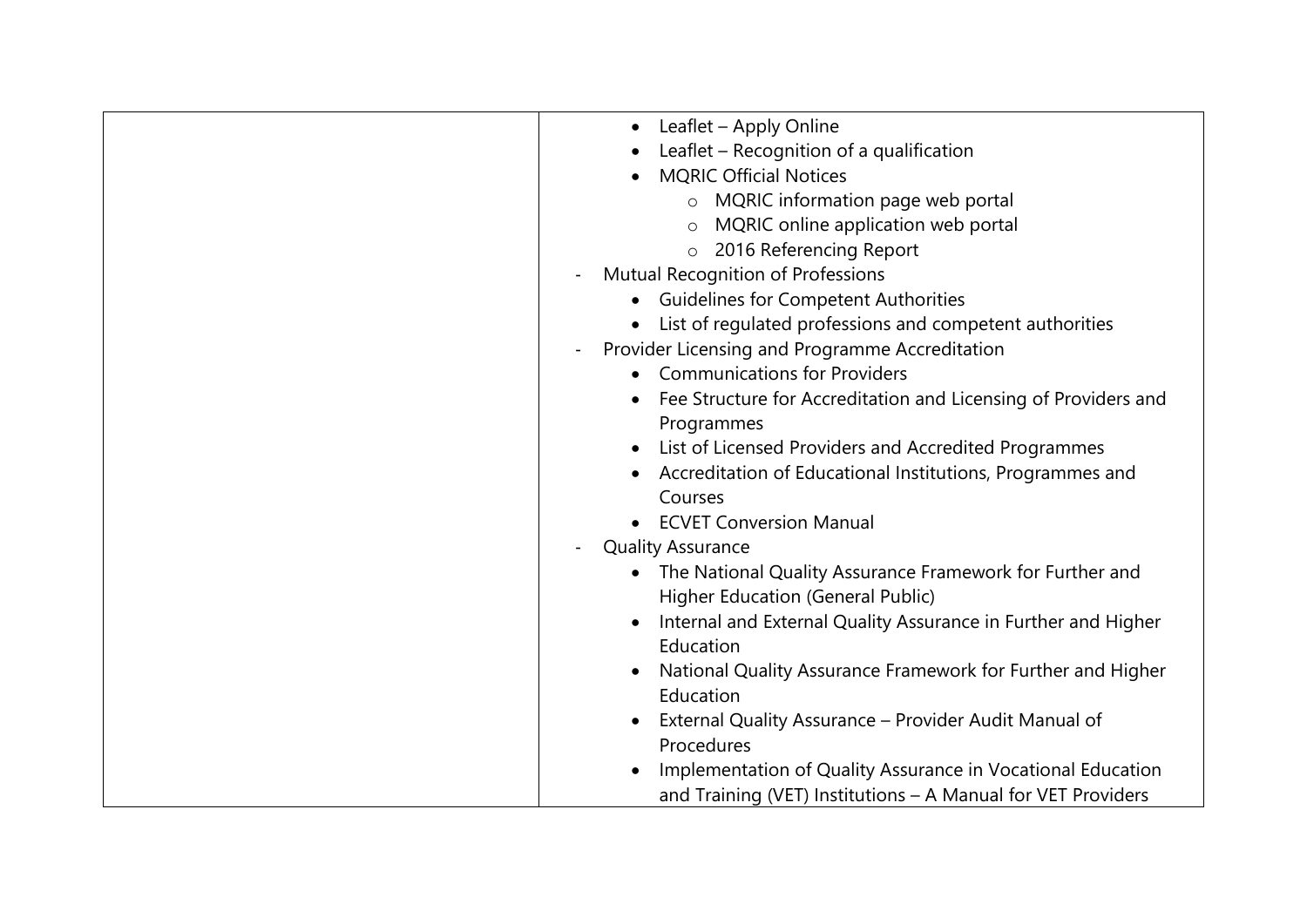| Step by step guide to Internal Quality Assurance<br>$\bullet$    |
|------------------------------------------------------------------|
| <b>EQAA Reports</b>                                              |
| NQAF Standards with amendments to cover online and blended       |
| learning                                                         |
| Validation of Non-formal and Informal Learning                   |
| Validation Assessment Centre Informational Guide                 |
| The National Occupational Standards (NOSs)                       |
| Recognition of Prior Learning (RPL) Guidelines                   |
| Recognition of Prior Learning (RPL) Scoping Report               |
| Research and Policy                                              |
| Results of Survey on the Implications of Covid-19 on Further and |
| Higher Education Institutions in Malta                           |
| O EUROSTUDENT VII - 2018-2020                                    |
| EUROSTUDENT VI - 2016-2018<br>$\circ$                            |
| <b>EUROSTUDENT V - 2012-2015</b>                                 |
| EUROSTUDENT IV - 2008-2011<br>$\circ$                            |
| EUROGRADUATE SURVEY - 2017 - 2019<br>$\circ$                     |
| Student Engagement in School Life & Learning - 2015-<br>$\circ$  |
| 2017                                                             |
| Postgraduate Scholarship Tracer Study 2015<br>$\circ$            |
| Employee Skills Survey 2015-2017                                 |
| Graduate Tracer Study 2014 - 2016<br>$\circ$                     |
| <b>Malta Qualifications Framework</b>                            |
| Leaflet on the Malta Qualifications Framework                    |
| Promoting the Malta Qualifications Framework through             |
| Accreditation, Recognition and Validation                        |
| MQF - EQF Report                                                 |
| <b>MQF Impact Review Final Report 2021</b>                       |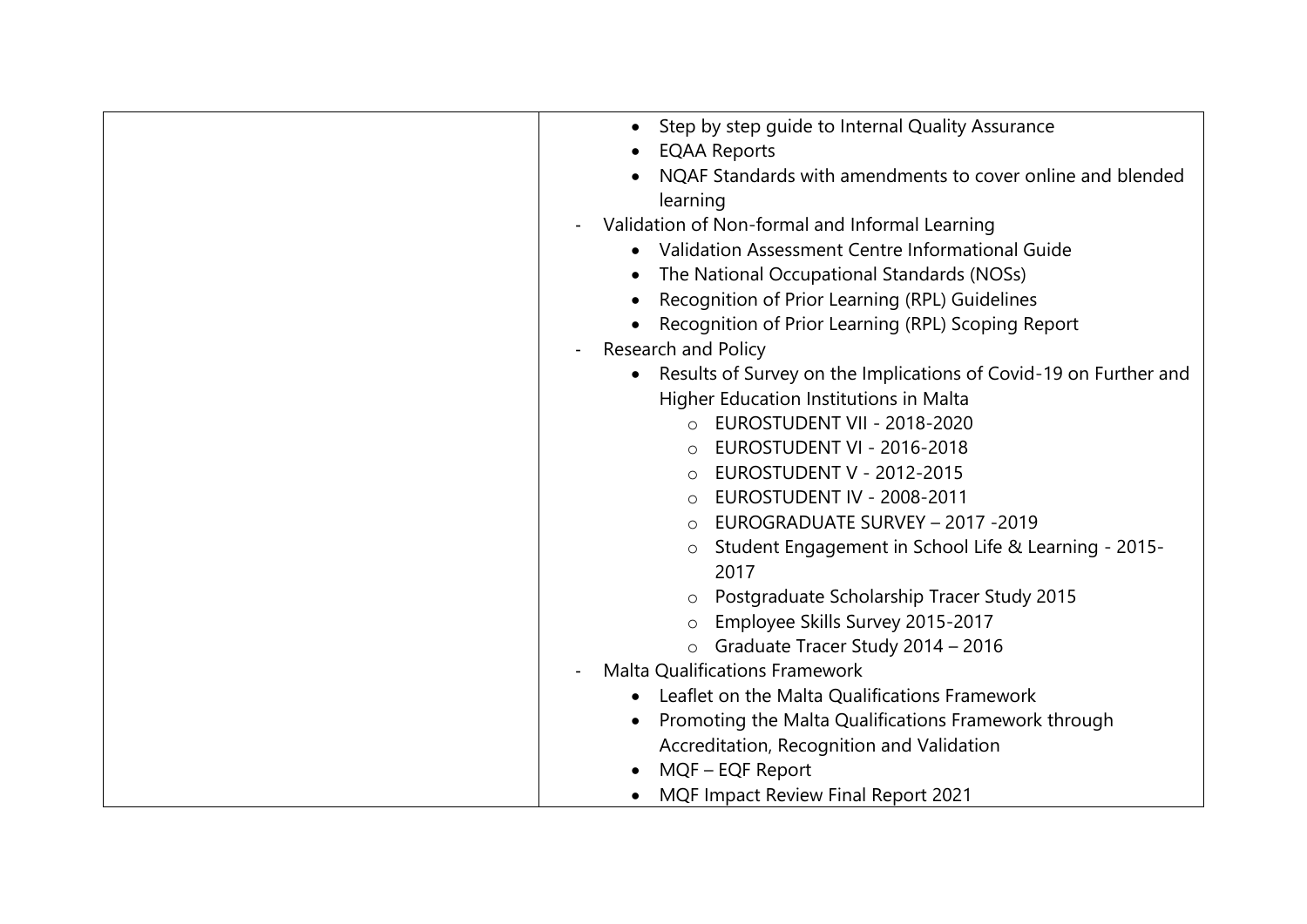|                                 | Resources                                                                     |
|---------------------------------|-------------------------------------------------------------------------------|
|                                 | <b>Strategies</b>                                                             |
|                                 | Referencing Report                                                            |
|                                 | <b>Annual Reports</b>                                                         |
|                                 |                                                                               |
|                                 | Some of the information listed is exempt from disclosure under the Freedom of |
|                                 | Information Act (Cap. 496).                                                   |
| Description of all manuals and  | Office of the Permanent Secretary                                             |
| similar types of documents      | <b>Strategies</b>                                                             |
| which contain policies,         | Policies                                                                      |
| principles, rules or guidelines | Internal Audit documents                                                      |
| in accordance with which        | Annual Financial reports of MFED entities                                     |
| decisions or                    | Memoranda and internal circulars                                              |
| recommendations are made in     | Directorate for Educational Services                                          |
| respect of members of the       | Documentation on Procedures for<br>$\bullet$                                  |
| public (including bodies        | <b>Customer Care Service</b><br>$\Omega$                                      |
| corporate and employees of      | <b>Student Registration</b><br>$\circ$                                        |
| the public authority in their   | <b>Addressing Attendance Policy</b><br>O                                      |
| personal capacity)              | <b>School Transition</b><br>$\Omega$                                          |
|                                 | Gozitan Staff serving in Malta<br>O                                           |
|                                 | Finance Admin in Schools<br>$\bigcirc$                                        |
|                                 | <b>School Outings</b><br>$\circ$                                              |
|                                 | <b>School Trips Abroad</b><br>O                                               |
|                                 | <b>National Annual Examinations</b><br>$\Omega$                               |
|                                 | Use of School Premises by Third Parties<br>$\circ$                            |
|                                 | Opening and Closing of School Premises<br>O                                   |
|                                 | Schools' Risk Assessment                                                      |
|                                 | <b>Maternity Risk Assessment</b><br>$\circ$                                   |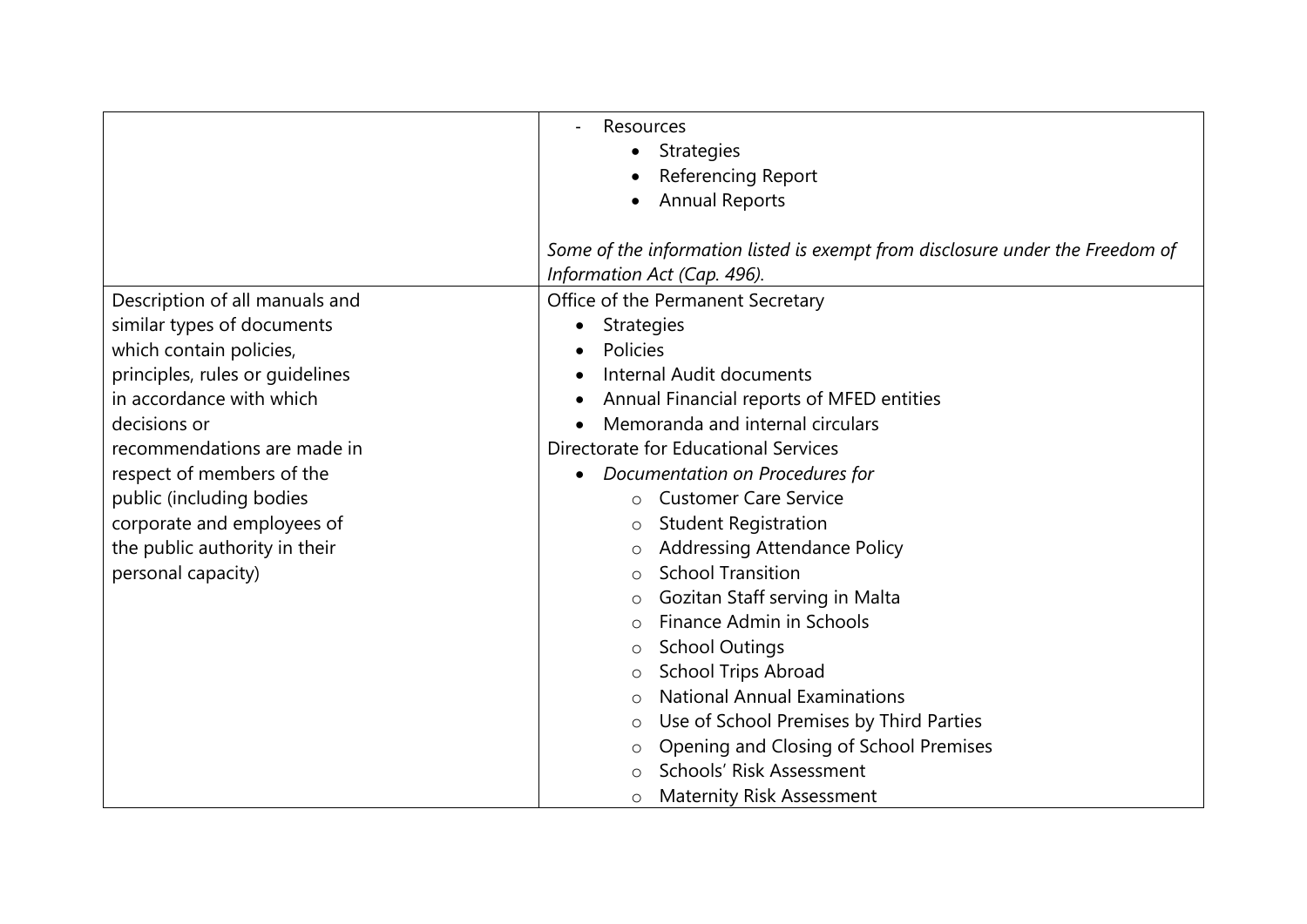| Administration of Medication in Schools<br>$\Omega$                            |
|--------------------------------------------------------------------------------|
| Directorate for Curriculum, Lifelong Learning and Employability                |
| Directorate for Learning and Assessment Programmes<br>$\overline{\phantom{0}}$ |
| <b>National Strategies</b>                                                     |
| <b>National Policies</b>                                                       |
| EU documentation                                                               |
| Directorate for Research, Lifelong Learning and Employability                  |
| National Strategies related to Adult Education and Early School                |
| Leavers                                                                        |
| Standard Operating Procedures for staff and Life Learning                      |
| Participants                                                                   |
| Department for Strategy and Support                                            |
| <b>Finance Section</b>                                                         |
| <b>Internal Circulars</b>                                                      |
| SOPs & Guidelines                                                              |
| <b>Financial Budgets</b>                                                       |
| <b>Public Administration Act</b>                                               |
|                                                                                |
| <b>Public Procurement Regulations</b>                                          |
| <b>Public Service Management Code</b>                                          |
| <b>DIER</b>                                                                    |
| <b>Manual on Allowances</b>                                                    |
| Circulars issued by Ministry for Finance and Employment                        |
| Circulars issued by Treasury Department                                        |
| Human Resources Directorate                                                    |
| <b>PSMC</b><br>$\bullet$                                                       |
| Manual on Special Leaves                                                       |
| Manual on Work-Life Balance Measures                                           |
| Manual on Resourcing Policies and Procedures                                   |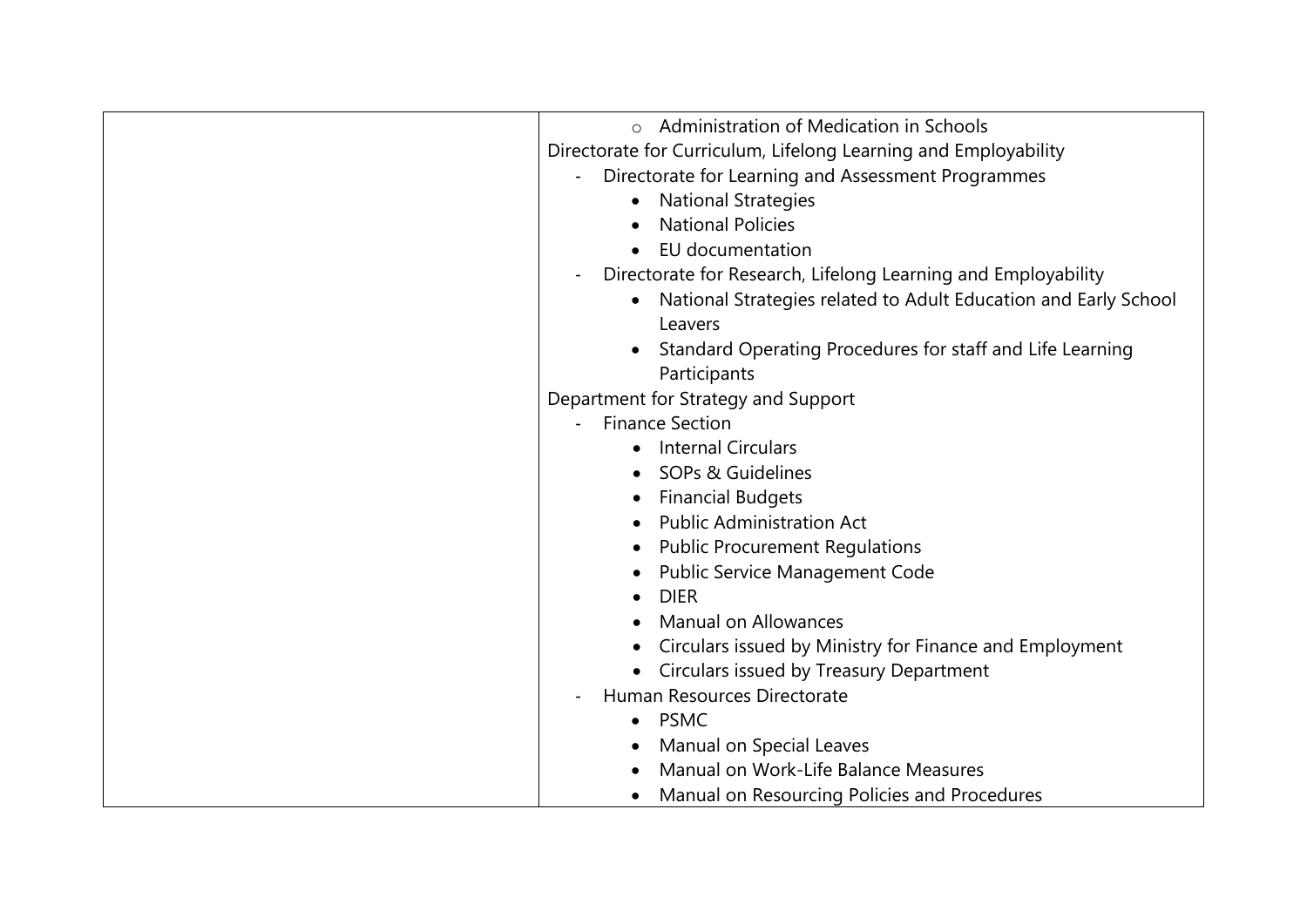| Manual on Disciplinary Procedures<br>$\bullet$              |
|-------------------------------------------------------------|
| Manual on Staff Development in Public Administration Manual |
| Regarding Positions of Assistant Director, Senior Manager,  |
| Manager and Assistant Manager in the Public Service         |
| Manual on Industrial Relations and the Selection and        |
| Appointment Process under Delegated Authority in the Malta  |
| <b>Public Service</b>                                       |
| <b>Manual on Allowances</b>                                 |
| Students' Maintenance Grants Unit (SMGU)                    |
| Legal Notice 308 of 2016<br>$\bullet$                       |
| Malta Government Undergraduate Scheme Regulations           |
| <b>SMG Board decisions</b>                                  |
| <b>SMG Board Memos</b>                                      |
| <b>SMG Board Minutes</b>                                    |
| Correspondence with and between SMG Board Bord members      |
| on urgent decisions required.                               |
| National Budgets and documentation                          |
| Ombudsman recommendations                                   |
| Logistics & Transport                                       |
| (a) Travel Section                                          |
| <b>PSMC</b>                                                 |
| Travel Manual (Guidelines)                                  |
| <b>Standard Operations Procedures (SOPs)</b>                |
| <b>Public Procurement Regulations and Procedures</b>        |
| (b) Logistics Section                                       |
| SOP 10 – Use of School Premises by Third Parties.           |
| <b>SOP Breakfast</b>                                        |
| <b>SOP Uniforms</b>                                         |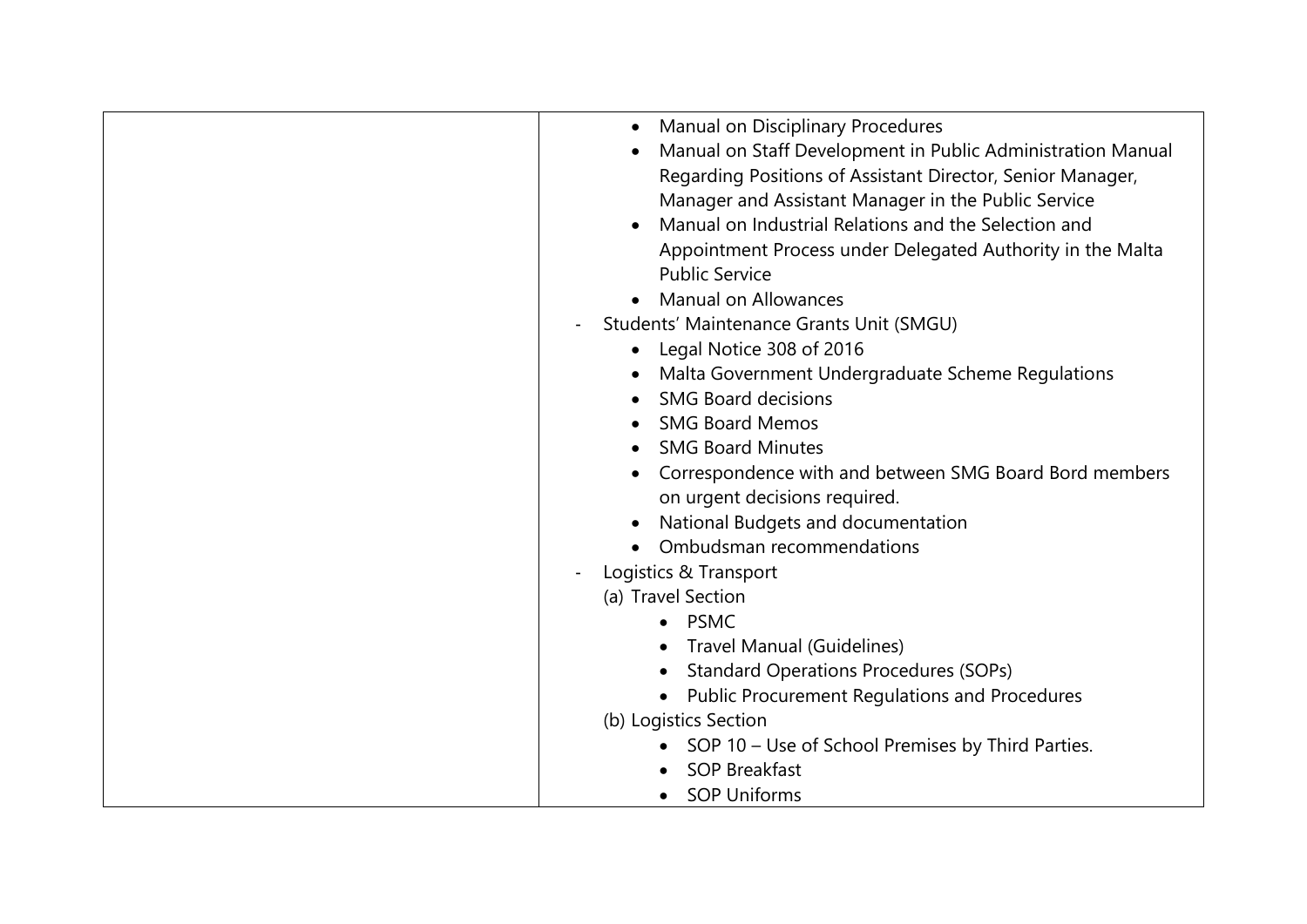| Public Procurement Regulations and Procedures.                    |
|-------------------------------------------------------------------|
| PSMC.                                                             |
| Manual of Procedures for Projects Implementation Cohesion         |
| Policy 2014-2020.                                                 |
| (c) Precincts Section                                             |
| PSMC.                                                             |
| Public Procurement Regulations and Procedures.                    |
| SOP Uniforms for Messengers.                                      |
| (d) School Transport Section                                      |
| • SOPs                                                            |
| Free School Transport Policy                                      |
| Data Protection policy documents                                  |
| Instruction manuals for the use of electronic platform            |
| (e) Cleaning Section                                              |
| <b>PSMC</b>                                                       |
| <b>Standard Operations Procedures (SOPs)</b>                      |
| <b>Public Procurement Regulations and Procedures</b><br>$\bullet$ |
| (f) Registry Section                                              |
| • PSMC                                                            |
| <b>Standard Operations Procedures (SOPs)</b>                      |
| <b>Public Procurement Regulations and Procedures</b>              |
| (g) Stores Section                                                |
| Stores Standard Operations Procedures (SOPs)<br>$\bullet$         |
| <b>PSMC</b>                                                       |
| <b>Public Procurement Regulations and Procedures</b>              |
| (h) Transport Section                                             |
| User Manual on the Fleet Management Portal.                       |
| Manual on Transport and Travel Policies and Procedure.            |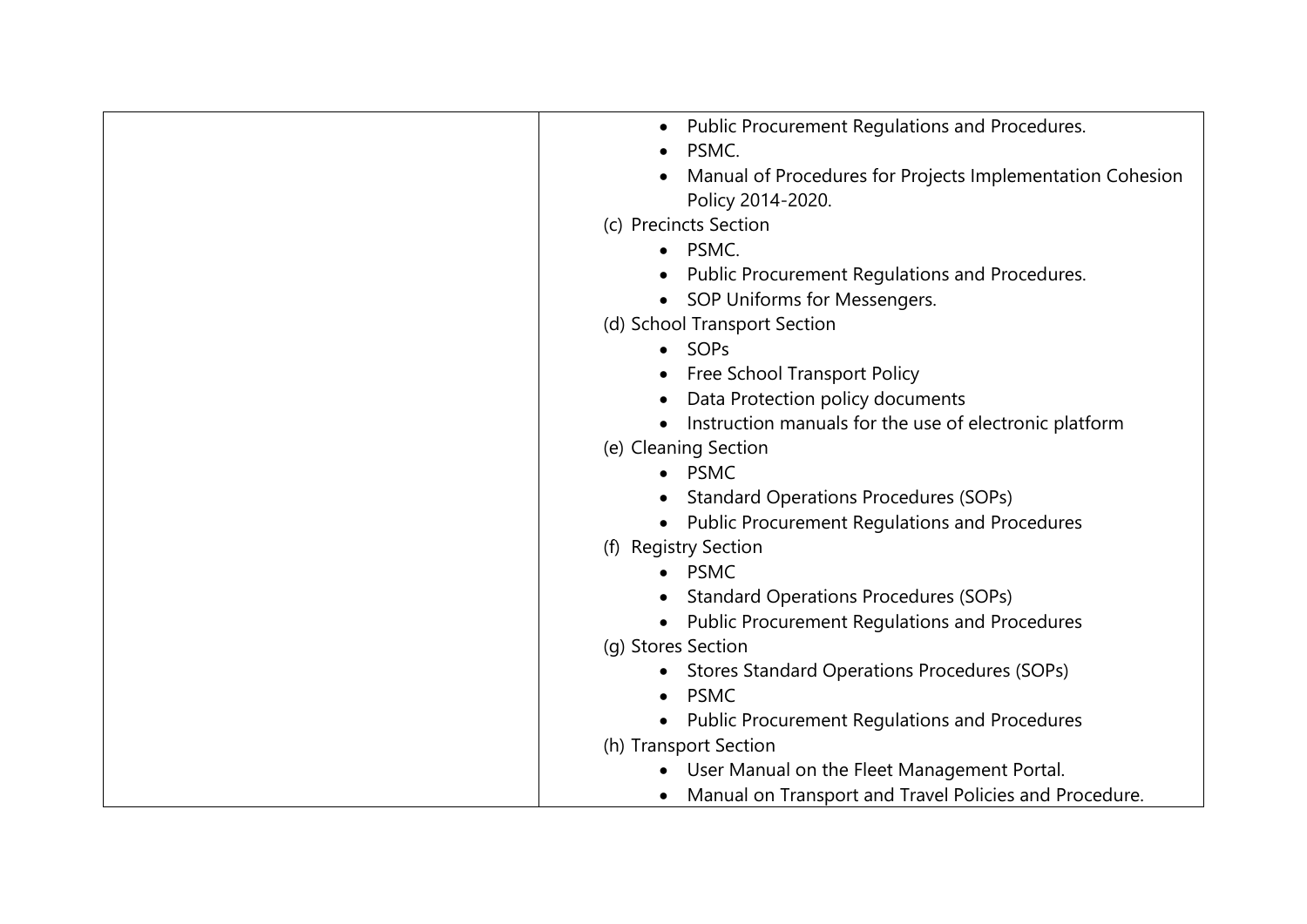| • PSMC.                                                                  |
|--------------------------------------------------------------------------|
|                                                                          |
| Public Procurement Regulations and Procedures (Section J of              |
| the Financial Regulations).                                              |
| Reconciliation of fuel requisitions on the Fleet Management              |
| Portal.                                                                  |
| <b>Inventory Section</b><br>(i)                                          |
| • PSMC                                                                   |
| Inventory Manual (Guidelines)                                            |
| <b>Standard Operations Procedures (SOPs)</b>                             |
| <b>Public Procurement Regulations and Procedures</b>                     |
| Information Management Unit                                              |
| Networking diagrams and related documentation                            |
| <b>IT Access Rights</b>                                                  |
| eRFS relating to devices, access, etc.                                   |
| IT tangible and intangible assets                                        |
| Internal IMU SOPs                                                        |
| RFQs, Direct Orders and Tender / Contracts relating to IT Hardware /     |
| Software                                                                 |
| <b>Examinations Department</b>                                           |
| Departmental Manual, which includes all departmental policies,           |
| standard operating procedures, guidelines, regulations, and other        |
| general information.                                                     |
| Directorate for Quality and Standards in Education                       |
| Guidelines and SoP related to the 15.25% grant and per capita grant      |
| Documents and SoPs related to external review and compliance visits      |
| Documents, SoPs and guidelines related to applications for registrations |
| and applications for new licenses.                                       |
|                                                                          |
| Directorate for International Relations and Programme Implementation     |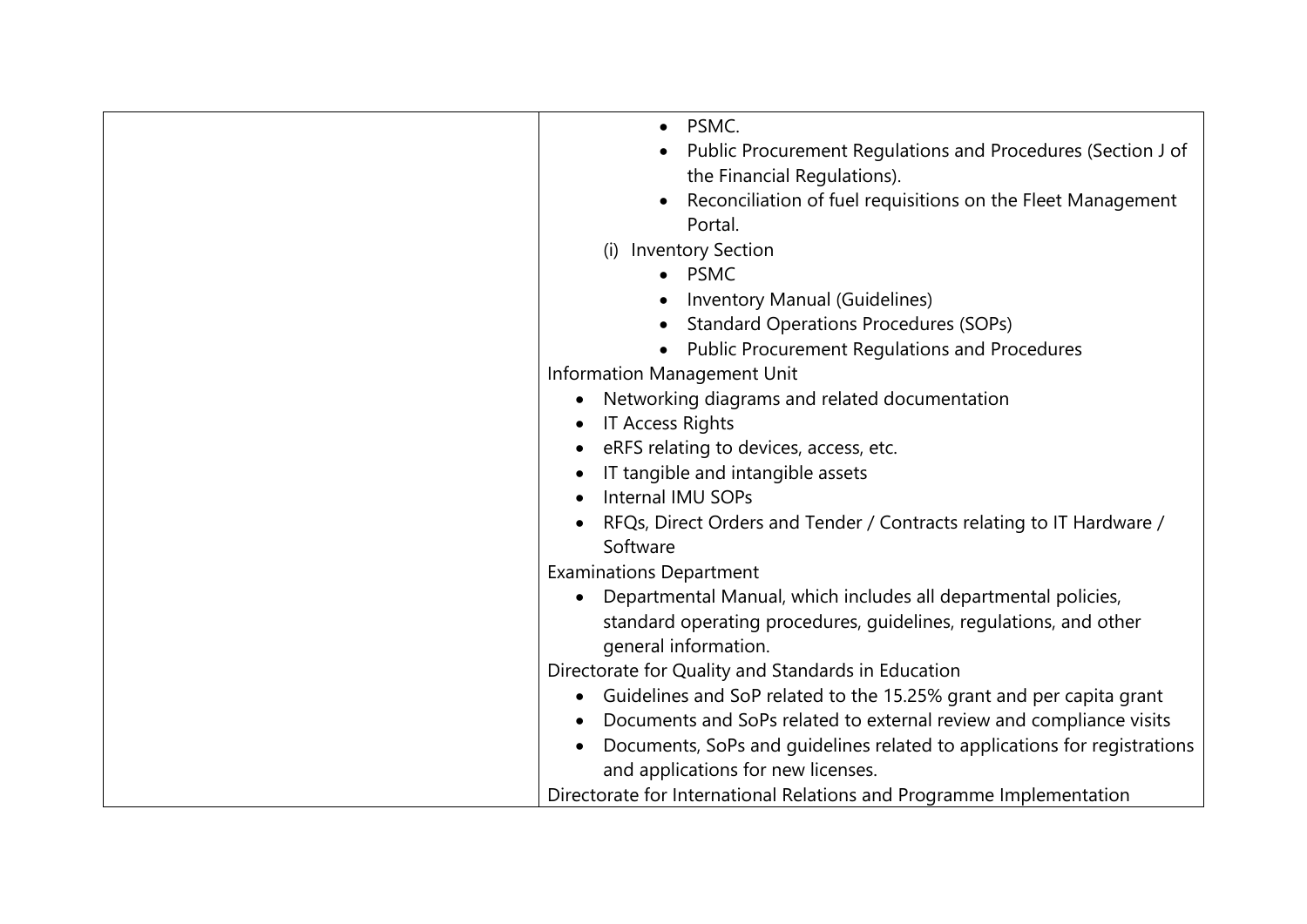| Standard Operating Procedures relating to the work carried out by the<br>International Relations Unit within IRPID.<br>Operational Programme I (2014-2020) – Fostering a competitive and<br>sustainable economy to meet our challenges - ERDF Cohesion Fund<br>European Commission's Guide to Cost-Benefit Analysis of investment<br>projects 2014 - 2020<br><b>Eligibility Rules of ERDF</b><br>OPI Annual Implementation Report<br>Manual of Procedures for Projects Implementation<br>Manual of Procedures Implementation Progress Report<br><b>OPI Indicator Definition</b><br>Operation Programme II (2014-2020) - Investing in human capital to<br>create more opportunities and promote the wellbeing of society - ESF<br><b>Eligibility Rules of ESF</b><br>OPII - Annual Implementation Reports<br><b>OPII Indicator Definition</b><br>Template for data collection on data on participants - Annex I, Annex II<br>and Annex III<br>EU Guidance on European Structural and Investment Funds 2014 - 2020<br>Anti-Fraud Strategy<br>Anti-Fraud Policy<br>Circulars and Internal Notes issued by the Managing Authority<br>Scholarships Unit |
|----------------------------------------------------------------------------------------------------------------------------------------------------------------------------------------------------------------------------------------------------------------------------------------------------------------------------------------------------------------------------------------------------------------------------------------------------------------------------------------------------------------------------------------------------------------------------------------------------------------------------------------------------------------------------------------------------------------------------------------------------------------------------------------------------------------------------------------------------------------------------------------------------------------------------------------------------------------------------------------------------------------------------------------------------------------------------------------------------------------------------------------------------|
|                                                                                                                                                                                                                                                                                                                                                                                                                                                                                                                                                                                                                                                                                                                                                                                                                                                                                                                                                                                                                                                                                                                                                    |
|                                                                                                                                                                                                                                                                                                                                                                                                                                                                                                                                                                                                                                                                                                                                                                                                                                                                                                                                                                                                                                                                                                                                                    |
|                                                                                                                                                                                                                                                                                                                                                                                                                                                                                                                                                                                                                                                                                                                                                                                                                                                                                                                                                                                                                                                                                                                                                    |
|                                                                                                                                                                                                                                                                                                                                                                                                                                                                                                                                                                                                                                                                                                                                                                                                                                                                                                                                                                                                                                                                                                                                                    |
| <b>Endeavour Scholarship Scheme Regulations</b>                                                                                                                                                                                                                                                                                                                                                                                                                                                                                                                                                                                                                                                                                                                                                                                                                                                                                                                                                                                                                                                                                                    |
| Malta Arts Scholarships                                                                                                                                                                                                                                                                                                                                                                                                                                                                                                                                                                                                                                                                                                                                                                                                                                                                                                                                                                                                                                                                                                                            |
| Malta Sports Scholarships Scheme                                                                                                                                                                                                                                                                                                                                                                                                                                                                                                                                                                                                                                                                                                                                                                                                                                                                                                                                                                                                                                                                                                                   |
| TESS-Tertiary Education Scholarship Scheme                                                                                                                                                                                                                                                                                                                                                                                                                                                                                                                                                                                                                                                                                                                                                                                                                                                                                                                                                                                                                                                                                                         |
| Veterinary Scholarship Scheme<br>$\bullet$                                                                                                                                                                                                                                                                                                                                                                                                                                                                                                                                                                                                                                                                                                                                                                                                                                                                                                                                                                                                                                                                                                         |
|                                                                                                                                                                                                                                                                                                                                                                                                                                                                                                                                                                                                                                                                                                                                                                                                                                                                                                                                                                                                                                                                                                                                                    |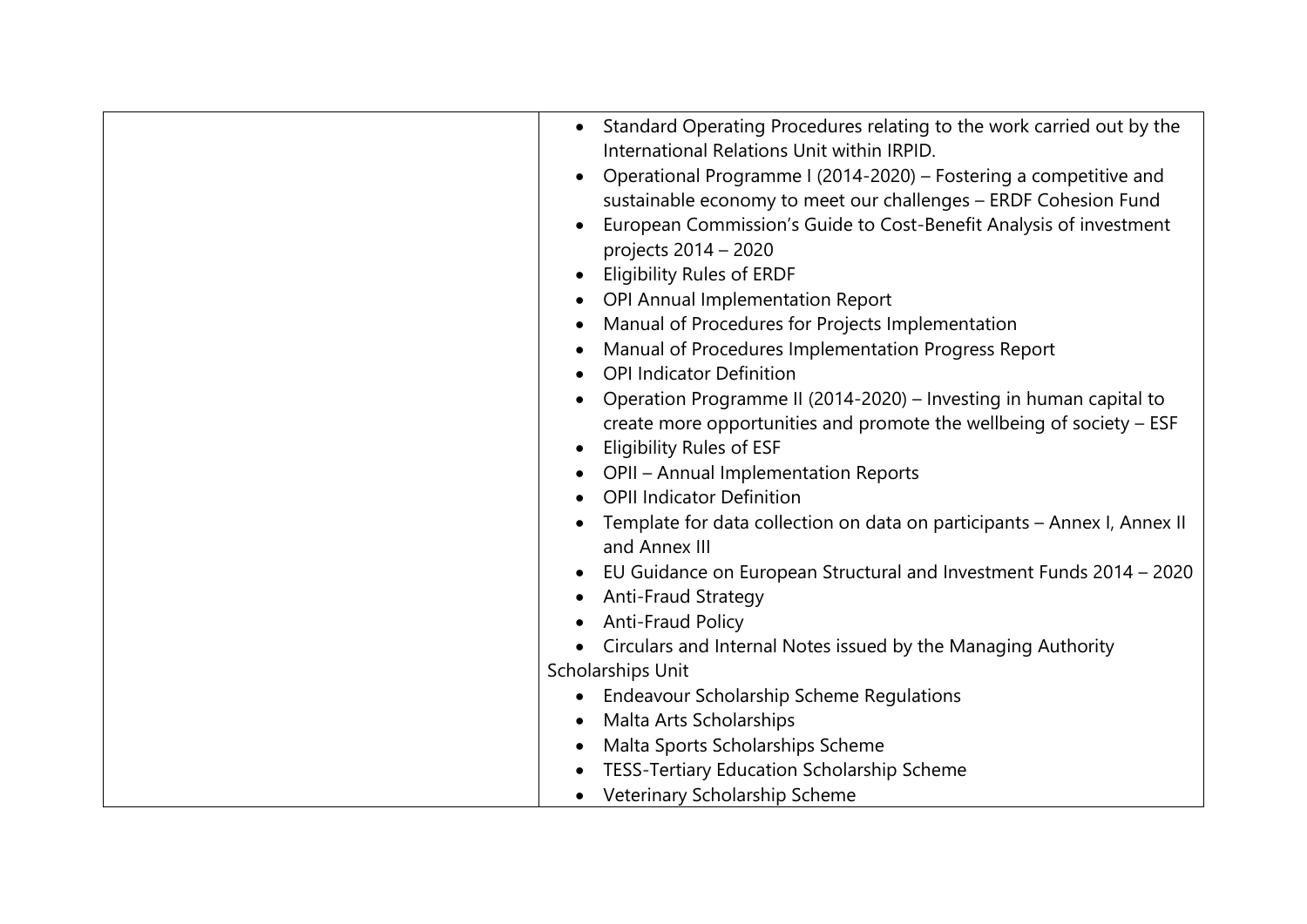| Council for the Teaching Profession                                         |
|-----------------------------------------------------------------------------|
| Code of Ethics and Practice (2012)                                          |
| Legislation (Education Act, L.N. 179 of 2008, ACT XIII of 2012)             |
| Outline of Procedure to Practise the Teaching Profession                    |
| Eligibility for a Teacher's Warrant                                         |
| Guidelines on the application process and appeals process                   |
| Documentation relative to Inquiries into professional misconduct Being      |
| conducted by the Council                                                    |
| University of Malta                                                         |
| • Procedures for Admissions to University                                   |
| Regulations for Examinations                                                |
| Procedures of the Council, Senate and Faculty Boards                        |
| Procedures relating to Foreign Students                                     |
| Procedures related to Matsec                                                |
| Malta College for Arts, Science and Technology (MCAST)                      |
| The Student Handbook                                                        |
| The yearly prospectus                                                       |
| Academic Manual of Policies and procedures                                  |
| Administrative Manual of Policies and Procedures                            |
| Foundation for Tomorrow's Schools (FTS)                                     |
| Files on each employee                                                      |
| Recruitment files                                                           |
| Industrial Tribunal case files                                              |
|                                                                             |
| Ombudsman complaints case files<br><b>HR Policies and Procedures Manual</b> |
|                                                                             |
| <b>Staff Training and Development Policy</b>                                |
| Work-Life Balance Policy                                                    |
| Occupational Health & Safety and Mental Health Wellbeing Policy             |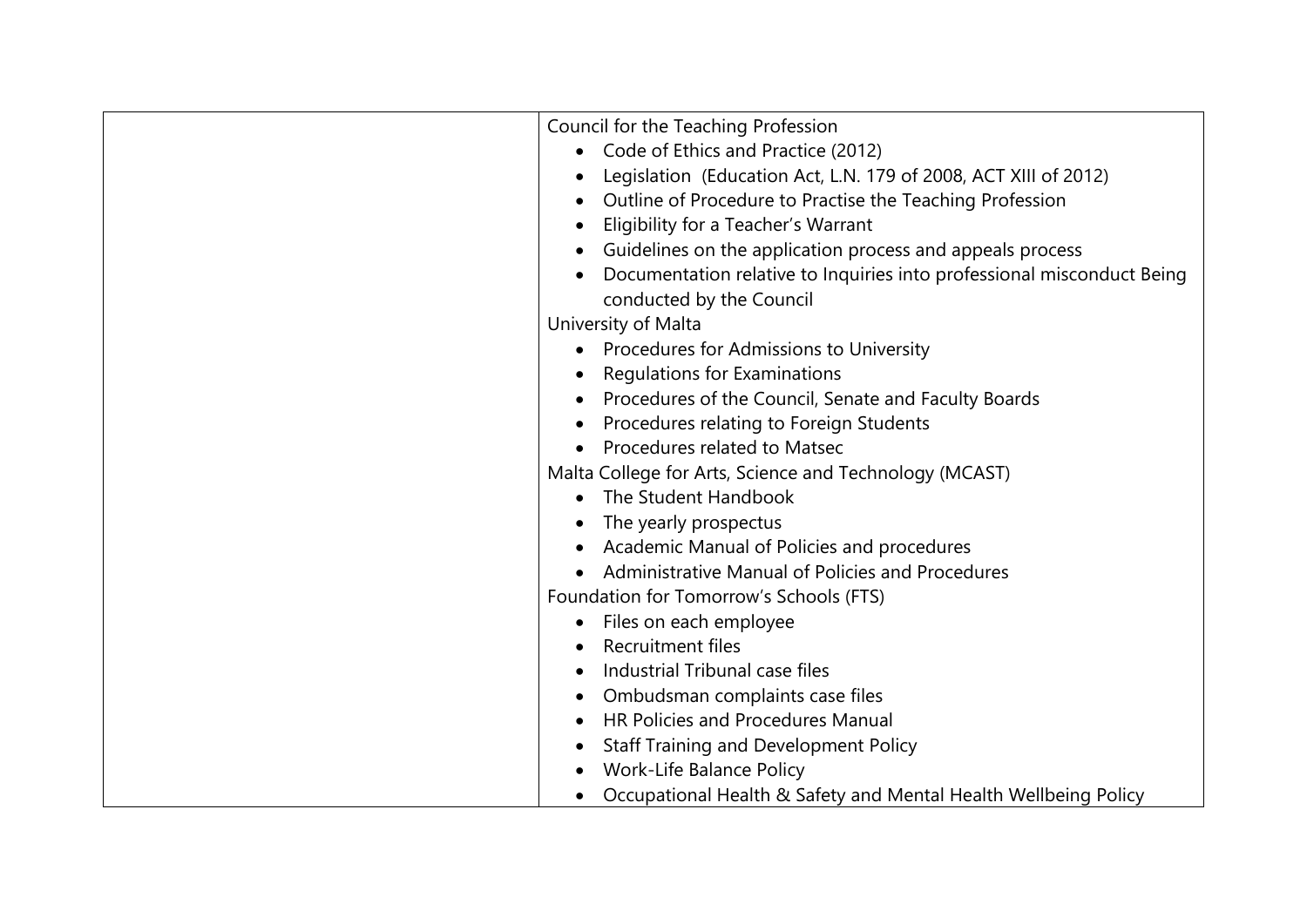| <b>Bullying and Intimidation Policy</b><br>٠                        |
|---------------------------------------------------------------------|
| <b>Sexual Harassment Policy</b>                                     |
| <b>Parliamentary Questions</b>                                      |
| Media queries                                                       |
| PA Correspondence                                                   |
| Correspondence Files                                                |
| Tax and National Insurance Cards                                    |
| Procurement Records including Documents and information on key      |
| experts                                                             |
| <b>Accounting Records</b>                                           |
| Inventory and Stock Records                                         |
| <b>Yearly Financial Statements</b>                                  |
| <b>Audit Documentation</b>                                          |
| Visiting Records on Site                                            |
| Foundation for Educational Services (FES)                           |
| Employee Handbook                                                   |
| <b>Operations Manual Childcare</b>                                  |
| <b>Operations Manual Klabb 3-16</b>                                 |
| <b>Operations Manual Skolasajf</b>                                  |
| SOP recurrent balance (with Finance Department)                     |
| Skolsajf Programme Manual                                           |
| Klabb 3-16 Monthly Programmes                                       |
| SOP - Answering Facebook Requests for Childcare Service             |
| SOP - Answering Client's Email and Telephone Calls                  |
| SOP - A better transition between services given in Primary schools |
| SOP - Confirmation of Slots for Social Cases                        |
| SOP - In case of COVID cases in Centres                             |
| SOP - Childcare online interaction with parents and their children  |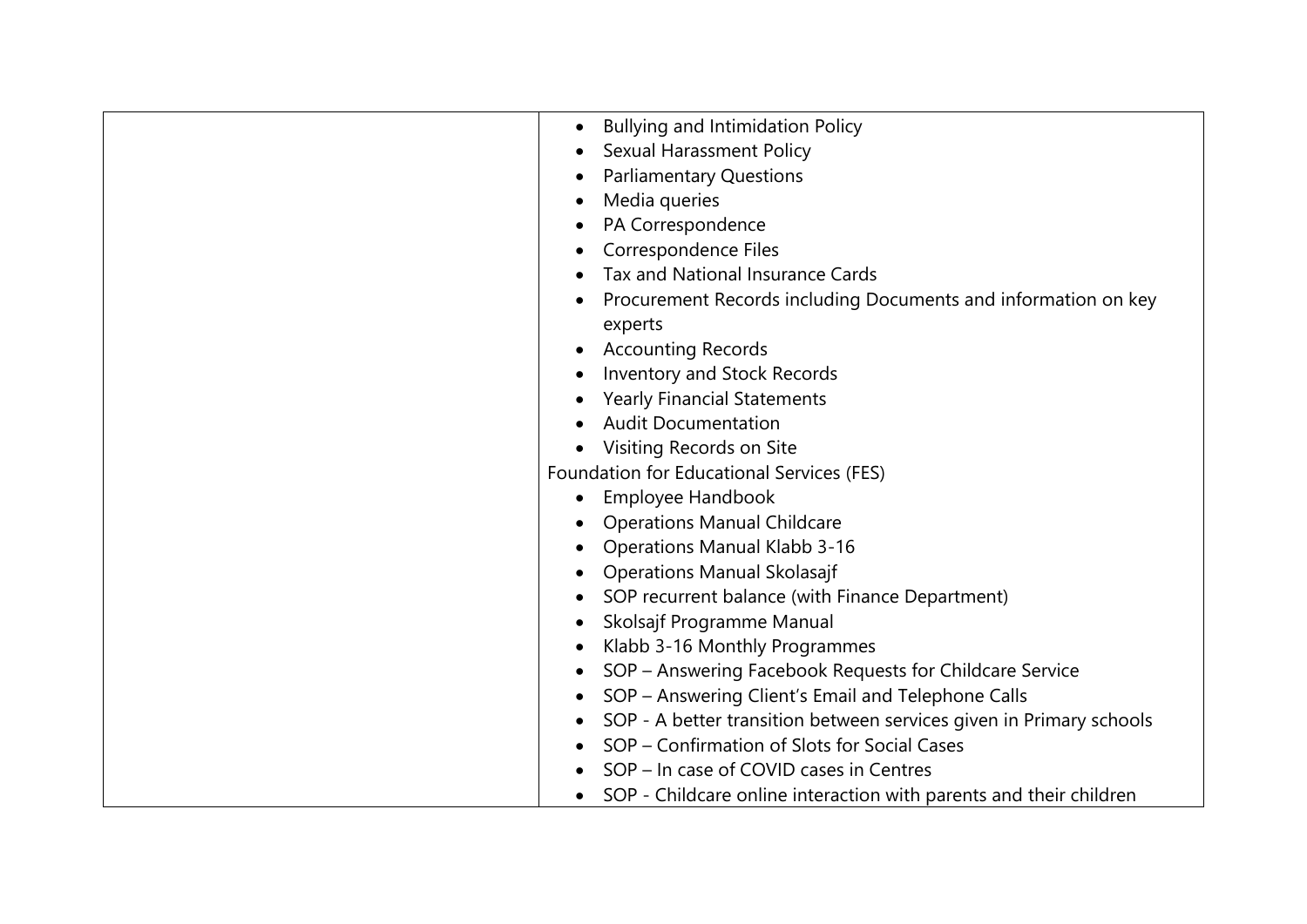| <b>Files for Tenders</b>                                                         |
|----------------------------------------------------------------------------------|
| Files for Request for Quotations                                                 |
| <b>Files for Purchase Orders</b>                                                 |
| Other Administrative aspects such as guarantees, entity car, Skolasajf           |
| related files.                                                                   |
| Policies - IFRS compliant accounting policies and financial statements           |
| SOP - Recurring balance                                                          |
| SOP - Portal management of refunds                                               |
| SOP - Portal management of transfers of balances                                 |
| Institute for Education (IFE)                                                    |
| <b>Annual Reports</b><br>$\bullet$                                               |
| Policies and procedures adopted at the Institute                                 |
| All application forms with a brief about each                                    |
| Frequently Asked Questions of issues faced by each department                    |
| Information about courses<br>٠                                                   |
| <b>Tuition fees</b>                                                              |
| Micro placement in Industry process and procedure including                      |
| handbooks                                                                        |
| Dissertations process and procedure<br>$\bullet$                                 |
| Malta Journal of Education (yearly publication of the Institute for<br>$\bullet$ |
| Education)                                                                       |
| Letter Circulars issued by the Institute for Education<br>$\bullet$              |
| EU projects in which the Institute for Education participated in<br>$\bullet$    |
| 1st Annual Symposium organized by the Institute for Education                    |
| 2nd Annual Symposium organised by the Institute for Education                    |
| National Literacy Agency (NLA)                                                   |
| <b>Public Service Management Code</b>                                            |
| <b>Manual for Public Sector Entities</b><br>$\bullet$                            |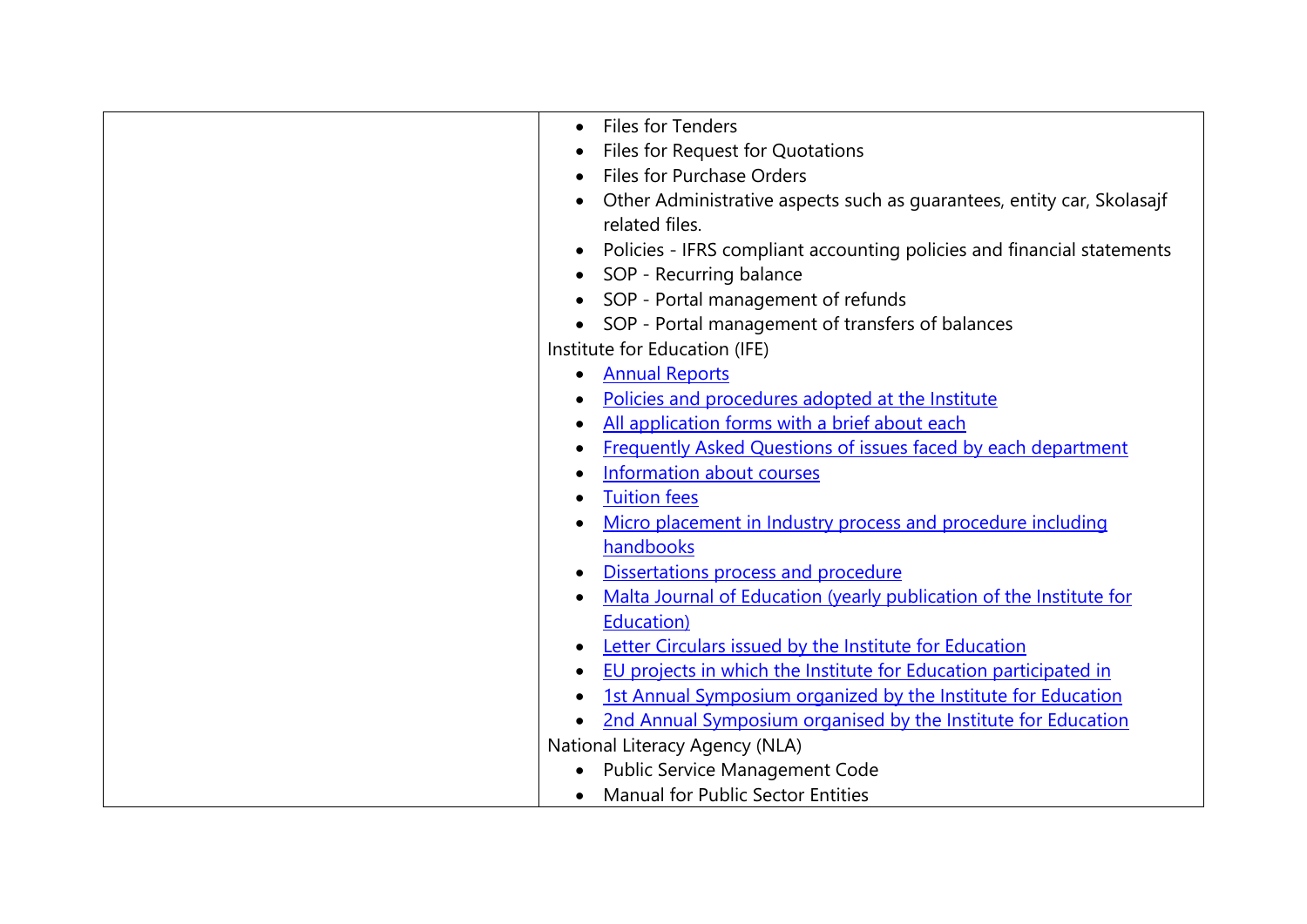| Manual on Industrial Relations and the Selection and Appointment           |
|----------------------------------------------------------------------------|
| Process under Delegate Authority in the Malta Public Service               |
| <b>Public Administration Act</b>                                           |
| <b>Public Procurement Regulations</b>                                      |
| Manual on Special Leaves                                                   |
| Manual on Work-Life Balance Measures                                       |
| Manual on Resourcing Policies and Procedures                               |
| Manual on Staff Development in Public Administration                       |
| Manuals of Procedures, Applications, and other documentation related       |
| to the management of EU Funds                                              |
| Universal Structure for National Literacy Agency, Institute for Education, |
| Malta Libraries, and National Book Council                                 |
| <b>Data Protection Policy</b>                                              |
| <b>Retention and Access Policy</b>                                         |
| <b>Standard Operating Procedures</b>                                       |
| National Policies and Strategies related to Literacy and Language in       |
| Education                                                                  |
| English Language Teaching (ELT) Council                                    |
| • Policy Manual                                                            |
| Education Act – Chapter 327 of the Laws of Malta                           |
| Legal Notice 221 of 2015 - The English Language Teaching Council           |
| Regulations Legal Notice 221 of 2015                                       |
| <b>National Book Council</b>                                               |
| <b>ISBN Users Manual</b>                                                   |
| Manual for Authors and Publishers                                          |
| <b>Education Malta</b>                                                     |
| <b>Nil</b>                                                                 |
| Malta Further and Higher Education Authority (MFHEA)                       |
|                                                                            |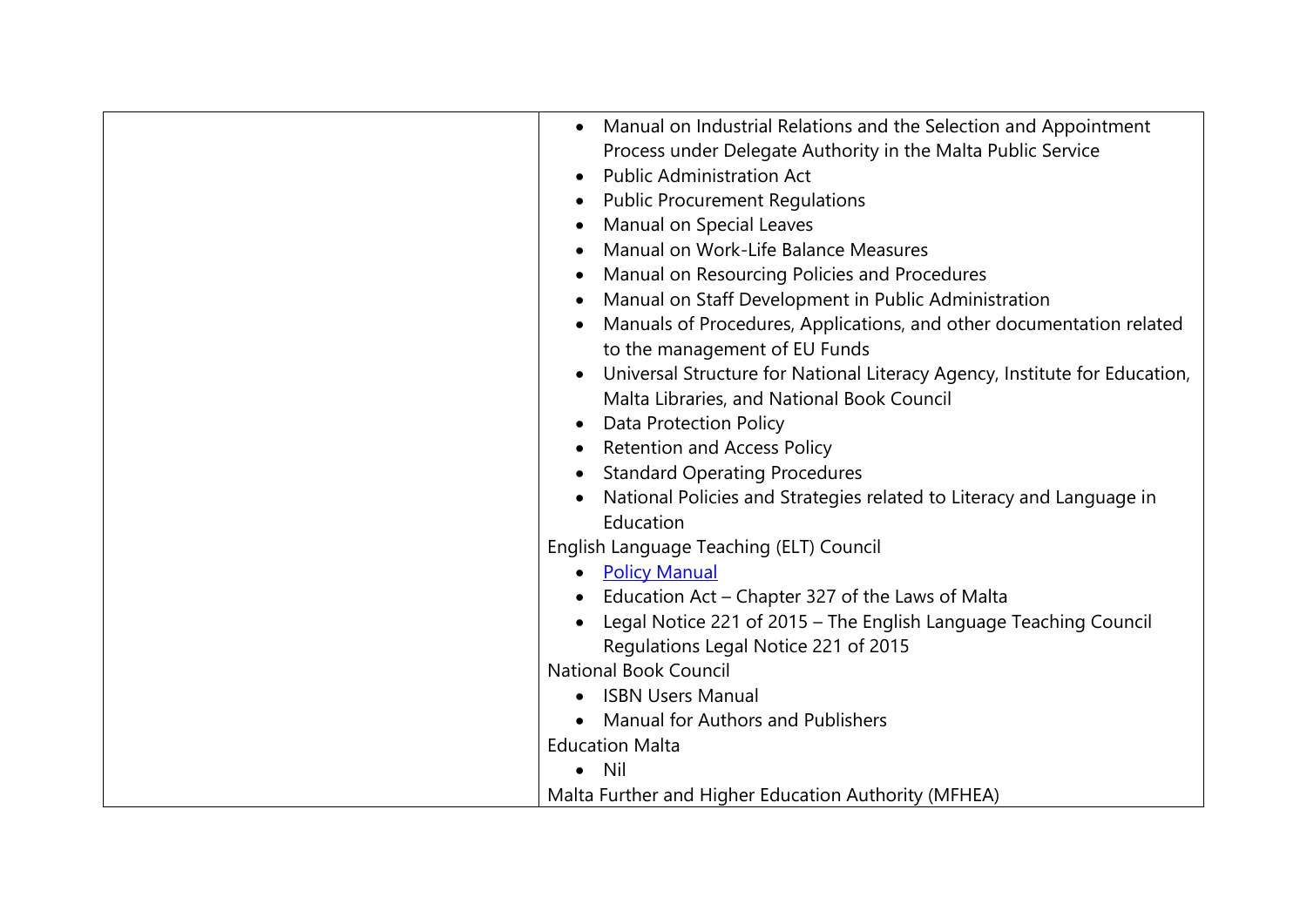|                                | <b>Internal Memos</b><br>$\bullet$                                                                                                                                                                                                                                                                                                                                                                                                                                                                                                                                                                  |
|--------------------------------|-----------------------------------------------------------------------------------------------------------------------------------------------------------------------------------------------------------------------------------------------------------------------------------------------------------------------------------------------------------------------------------------------------------------------------------------------------------------------------------------------------------------------------------------------------------------------------------------------------|
|                                | <b>Standard Operating Procedures</b>                                                                                                                                                                                                                                                                                                                                                                                                                                                                                                                                                                |
| Statement of the information   | The FOI officer of the MFED may be contacted by e-mail foi.mfed@gov.mt or                                                                                                                                                                                                                                                                                                                                                                                                                                                                                                                           |
| that needs to be available to  | by telephone 25981233.                                                                                                                                                                                                                                                                                                                                                                                                                                                                                                                                                                              |
| members of the public who      |                                                                                                                                                                                                                                                                                                                                                                                                                                                                                                                                                                                                     |
| wish to obtain access to       | FOI Requests may be submitted by e-mail to foi.mfed@gov.mt, through the                                                                                                                                                                                                                                                                                                                                                                                                                                                                                                                             |
| official documents from the    | FOI Portal www.foi.gov.mt via the e-ID or through the online form.                                                                                                                                                                                                                                                                                                                                                                                                                                                                                                                                  |
| public authority, which        |                                                                                                                                                                                                                                                                                                                                                                                                                                                                                                                                                                                                     |
| statement shall include        |                                                                                                                                                                                                                                                                                                                                                                                                                                                                                                                                                                                                     |
| particulars of the officer or  |                                                                                                                                                                                                                                                                                                                                                                                                                                                                                                                                                                                                     |
| officers to whom requests for  |                                                                                                                                                                                                                                                                                                                                                                                                                                                                                                                                                                                                     |
| such access should be sent     |                                                                                                                                                                                                                                                                                                                                                                                                                                                                                                                                                                                                     |
| Details of Internal Complaints | An applicant whose request for information is refused, or who is otherwise not                                                                                                                                                                                                                                                                                                                                                                                                                                                                                                                      |
| Procedure                      | satisfied with the information provided, its format or the extension of the<br>deadline for the submission of the notification indicating whether a request<br>would be met or not, may submit a complaint to the Public Authority by e-mail<br>to foi.mfed@gov.mt, through the FOI portal www.foi.gov.mt via the e-ID or<br>through the online form.                                                                                                                                                                                                                                               |
|                                | The complaint should be addressed to the Ministry's Principal FOI Officer, who<br>shall bring the complaint to the attention of the officer responsible (i.e. the<br>most senior official within the department). The officer responsible shall reply<br>to the applicant within 10 working days from the receipt of the complaint. The<br>applicant shall also be informed that he or she may appeal the decision or<br>otherwise address a complaint to the Information and Data Protection<br>Commissioner in accordance with the Freedom of Information Act (Cap. 496 of<br>the Laws of Malta). |